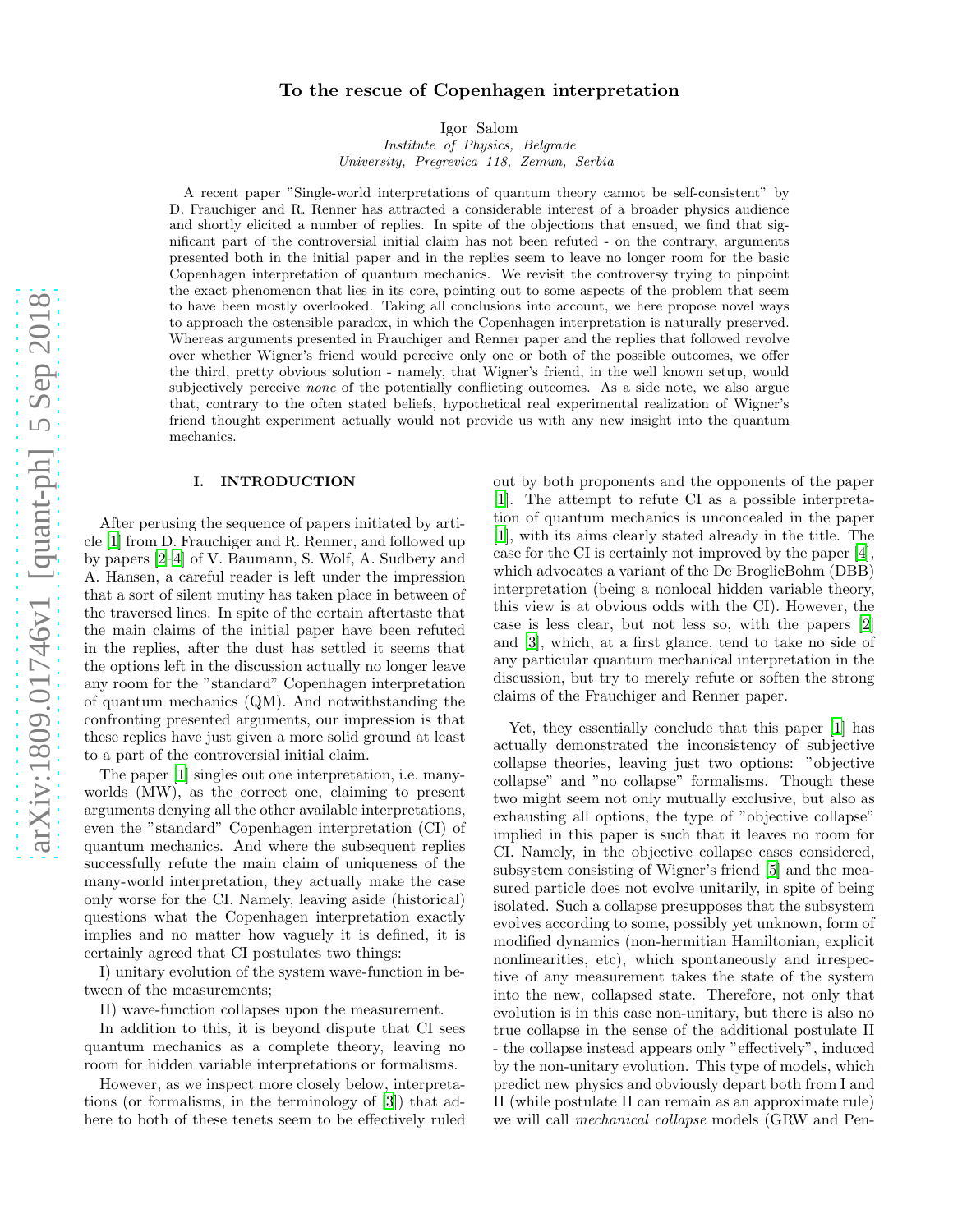rose attempts are the most known models of this sort). We leave the notion of objective collapse models for a wider class formalisms where collapse still exists (there is neither practical nor ontological need to forever keep the terms in the wave-function that turned to be inconsistent with measurements) and yet are not necessarily of the mechanical collapse kind.

The other, "no collapse" option, removes the collapse postulate altogether. And no option seems to remain that could comply with the foundational definition of quantum mechanics, given by both I and II. A possibility that the subjective collapse (where Baumann and Wolf include also relational quantum mechanics [\[6](#page-18-5)], QBism [\[7](#page-18-6)] and alike [\[8\]](#page-18-7)) gives rise only to "apparent paradox" and yet not to a "scientific" one is indeed analyzed in [\[3\]](#page-18-3). But the final verdict was that the "subjective collapse" in the basic Wigner's friend experiment with signaling seems to lead to a measurable contradiction.<sup>1</sup> Thus the silent consensus of the papers is that quantum mechanics, in its formulation from the first half of XX century, is, at least, incomplete theory (the latter if we allow for the mechanical collapse). And it is not only these papers: it is our impression that prevailing opinion of fellow physicists is becoming that either there is (objective) mechanical collapse, or the many world interpretation alternative.

However, this is not the first time that the incompleteness or incompetence of the standard form of QM was suggested. All such attempts to prove logical inconsistencies of QM in its basic form so far turned out to be futile, with the most notable and famous example of the EPR paradox paper. And often (like in the EPR case) such attempts did instead shed some light to previously less understood aspects of the quantum theory. We believe this could be also the case this time.

We next take a closer look at the arguments presented in these papers, pointing to certain overlooked aspects, after which we offer a third solution (or a third class of solutions) - to our knowledge not clearly mentioned by any of the established interpretations of QM. A solution that we believe is in accordance with the Copenhagen postulates and yet does not lead to contradictory predictions. It comes at the expense of further sacrificing certain intuitive concepts that we unwarrantedly used to take for granted (while we here maintain some other, disputed by alternative attempts to preserve CI), but this by now should not be a surprising feature of quantum mechanics in general.

# II. RECOUNTING THE ARGUMENTS AND COUNTERARGUMENTS

A the core of the Frauchiger and Renner paper is a cleverly devised setup that includes two "observed observers" (aka Wigner's friends). In spite that we certainly praise the ingenious play of probabilities and logical implications concocted in [\[1](#page-18-0)], we agree with the position of [\[2,](#page-18-1) [3\]](#page-18-3) that the essential paradoxical feature to which Frauchiger and Renner point out is already present in the basic Wigner's friend thought experiment. (The more complex setup of [\[1](#page-18-0)] merely demonstrates the same point in a more drastic way). Therefore, we will mainly focus on the original Wigner's friend experiment that was again brought into the spotlight by this series of papers, while only reflecting on the extended setup of [\[1\]](#page-18-0) in the end.

The idea of "Wigner's friend" type of (thought) experiment is quite old, dating back at least to Wigner's 1961 paper [\[5](#page-18-4)], though the same concept is found in the printed long version of Everett's thesis [\[10\]](#page-18-8) which was, purportedly in the same form, originally written back in 1957. The well known thought experiment contains a sentient observer - i.e. the "Wigner's friend" - performing a measurement on a quantum system, while being ideally (informationally) isolated in a sort of a box. After the friend has done his<sup>2</sup> measurement, another observer - i.e. "Wigner" - has hypothetical ability to perform any quantum measurement on the joint system in the box (that comprises his friend and the initial quantum system that was measured in the first place).<sup>3</sup> If the two measurements correspond to different bases of the initial quantum system, the thought experiment leads to intricate conclusions and superficial paradoxes.

Namely, let us, as usual, suppose that the initial system is a particle of spin 1/2, prepared so that its spin is aligned along x-axis:

$$
|x+\rangle = \frac{1}{\sqrt{2}}(|z+\rangle + |z-\rangle),\tag{1}
$$

where  $|z+\rangle$ ,  $|z-\rangle$  denote states of spin projection equal to  $1/2$ ,  $-1/2$  along the z-axis. The Wigner's friend measures the z projection of the spin. If we assume that the wavepacket reduction (i.e. wavefunction collapse, measurement update rule) has taken place, the system in the box ends up either in a state  $|F+\rangle|z+\rangle$ , denoting the Wigner's friend who just saw the  $+$  outcome together with the particle with the spin along the z axis, or in the state  $|F-\rangle|z-\rangle$ , corresponding to the Wigner's friend

<sup>1</sup> Under a proviso that information between Wigner and his friend can be interchanged, which is in [\[3\]](#page-18-3) questioned only in passing.

<sup>2</sup> Since we refer to the original Wigner's argument, we will follow the suit and address the friend in masculine gender. Besides, the experiment itself does not seem to be very safe for the Wigner's friend, so we find it unsuitable to assign that role to a lady.

<sup>3</sup> This ability is sometimes called "the full quantum control", i.e. it is said that "Wigner has the full quantum control over the system in the box".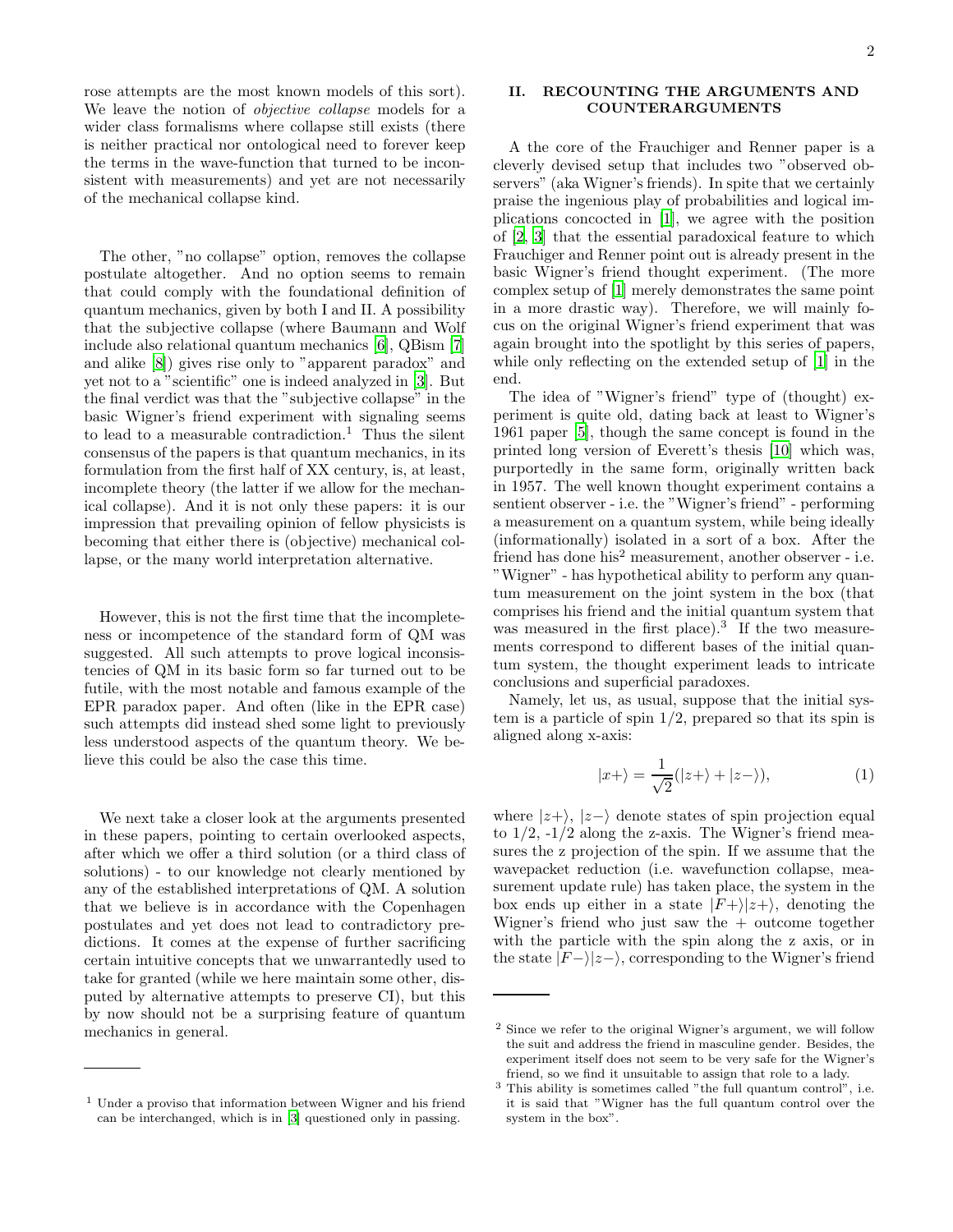who has measured the negative spin projection and the particle that is aligned accordingly. However, from the Wigner's perspective, all that is in the box is, at some level, just a extremely complex but isolated quantum system that, according the to rules of quantum mechanics, has to evolve unitarily, and the measurement act of his friend could result in no more than a mere entanglement of the state of his friend with the particle spin state. From his perspective thus the system must be in the superposition:

$$
|W+\rangle = \frac{1}{\sqrt{2}}(|F+\rangle|z+\rangle + |F-\rangle|z-\rangle),\tag{2}
$$

where  $|F\pm\rangle$  is the state of the friend having observed  $\pm$ (any apparatus that he had to use for the measurement is seen simply as an extension of the Wigner's friend himself, and its state is included in  $|F\pm\rangle$ ). To make the difference objectively manifest, we assume that Wigner can perform the measurement on his friend and the particle in the basis  $\{|W+\rangle = \frac{1}{\sqrt{2}}\}$  $\frac{1}{2}(|F+\rangle|z+\rangle+|F-\rangle|z-\rangle),|W-\rangle=$ √ 1  $\frac{1}{2}(|F+\rangle|z+\rangle - |F-\rangle|z-\rangle)$ . Then, if the friend is in either of the collapsed states, he will equally likely obtain  $|W+\rangle$  and  $|W-\rangle$  outcomes, whereas if the evolution inside the box was indeed unitary, then the chance of obtaining  $|W-\rangle$  result is in principle exactly zero.

The essence of the paper [\[1\]](#page-18-0) argument translates (oversimplifiedly, we admit) in this case to the observation that a way to reconcile these conflicting viewpoints (the only way, according to the authors) is to accept that both outcomes of the Wigner friend's experiment are equally (ontologically) real, i.e. that the friend must have both observed  $|z+\rangle$  result and observed  $|z-\rangle$  result, each in the corresponding "world" of the many-worlds interpretation.

The criticism of the [\[2\]](#page-18-1) and [\[3\]](#page-18-3) papers points out that the above argument inconsistently uses the "collapse postulate" of quantum mechanics while these authors make distinction between, according to them, altogether three possibilities:

1) The collapse is objective and objectively happens after the first measurement (or in its course) and thus Wigner has no reason to expect to see the interference result (i.e. to observe no  $|W-\rangle$  occurrence). Indeed, experimentally Wigner would then measure both  $|W+\rangle$  and  $|W-\rangle$  outcomes with equal probability and there would be nothing paradoxical at all;

2) The collapse does not happen at all, which is the conclusion Frauchiger and Renner in [\[1\]](#page-18-0) are seeking to derive, albeit this possibility is thus no longer the only one;

3) The collapse is "subjective", which corresponds to the above difference in measurement predictions of Wigner and his friend and thus, the authors agree, eventually leads to certain inconsistencies, so it is the possibility that can be, with some caution, refuted in this way.

As the consistent possibilities remain, according to [\[2](#page-18-1), [3](#page-18-3)], both 1 and 2, which are observationally different in

principle (rendering these two different "formalisms" and not different "interpretations", as the authors rightfully insist).

The authors of [\[4](#page-18-2)], on the other hand, point to a generalized version of DBB interpretation as an explicit counter example for the [\[1](#page-18-0)] conclusions. In the terminology of the options 1,2 and 3, which are exhaustive according to the authors of [\[2](#page-18-1)] and [\[3\]](#page-18-3), this counter-example, in spite of not being the "many-world" interpretation, still fits into the second class of "no collapse" formalisms. (As some critics of the De BroglieBohm interpretations would say, DBB can be seen as many-world interpretation "with a pointer".) The flaw in the reasoning of paper [\[1](#page-18-0)] that allows for the counter example presented in [\[4](#page-18-2)] is the fact that Wigner's friend type of arguments can be used only as the motivation for giving up the collapse postulate. This leaves room not only for the "many worlds" interpretation, as the authors of [\[1\]](#page-18-0) tend to conclude, but at least also for the more general original Everet's "relative state" interpretation and the Bell's pilot wave interpretation of [\[4\]](#page-18-2).

But, in all this discussion, where is the Copenhagen Interpretation? V. Baumann, A. Hansen and S. Wolf are notably surprised in [\[2\]](#page-18-1) to find that the authors of the paper [\[1\]](#page-18-0) have identified the "standard interpretation" of quantum mechanics with the "subjective collapse model", i.e. with the option 3, which, as all of them agree, does indeed lead to inconsistencies. In turn, they refrain from explicitly specifying which interpretation they consider as the "standard one", maybe simply in avoiding to assume any precedence or prevalence among interpretations. Nevertheless, we still take that by the "standard interpretation" all parties must consider what is more often called the Copenhagen interpretation (CI), as this is the only thing that can deserve such a title.

On the other hand, in the introductory section of [\[3](#page-18-3)] authors announce they will treat "the standard quantum mechanics" as having different experimental predictions from the many-world approach in the case of encapsulated observers. In the context of their analysis, it then seems clear that the authors take the standard quantum mechanics to be one of the mechanical-collapse type, which we find unusual. In any case, CI obviously is not of the mechanical-collapse type, nor of the no-collapse type, and thus we are left under impression that CI is definitely disputed as a valid interpretation/formalism of quantum mechanics.

# III. THE ROOT OF THE PARADOX

Let us take a closer look to where such a strong statement - as refuting of the CI certainly is - actually stems from. To this end, we will first consider a simplified version of the thought experiment, where Wigner's friend is replaced by a vastly simpler quantum system, e.g. with a single photon (we will not use another spin 1/2 particle to avoid confusion). Let a measuring device contained in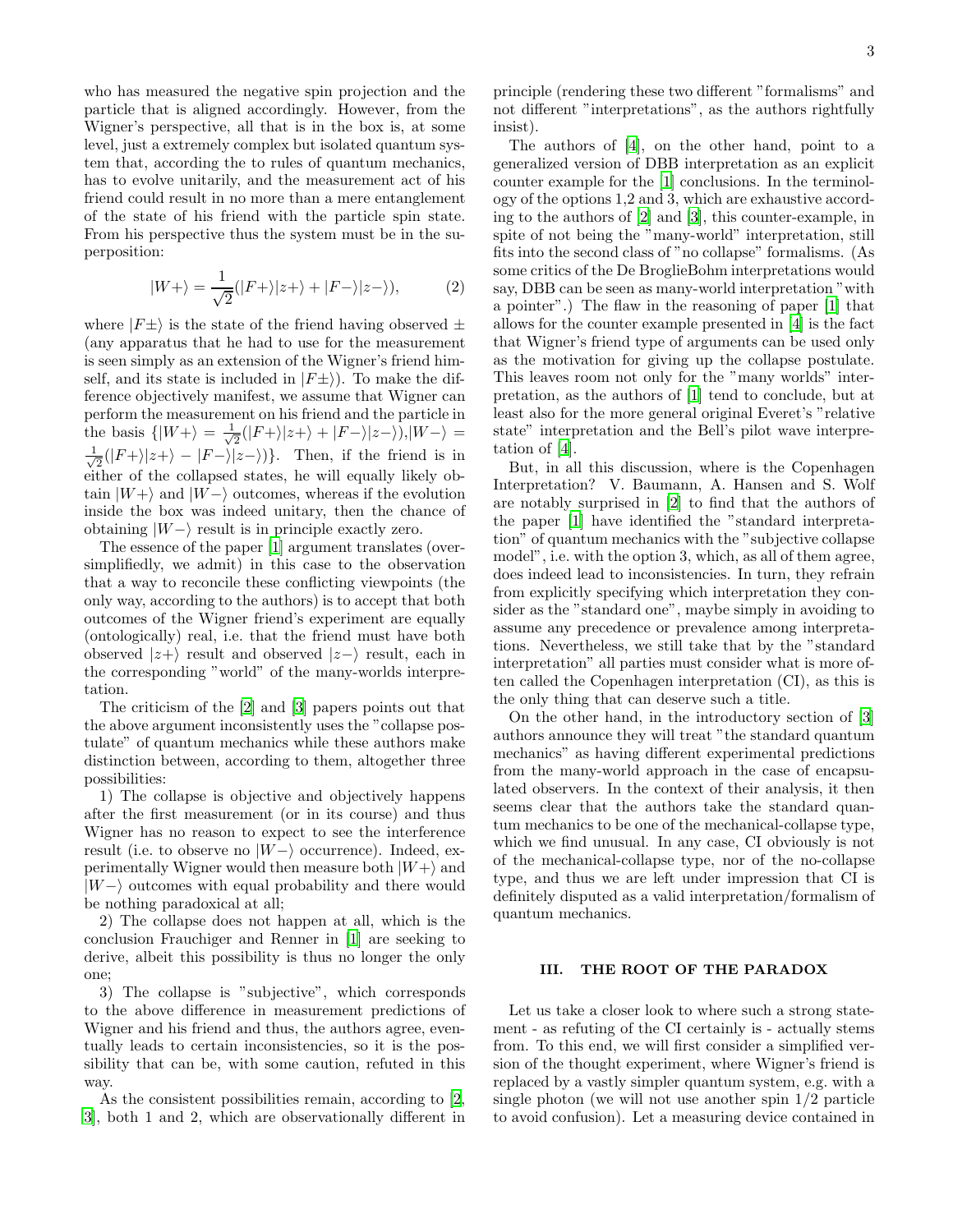the box produce a vertically aligned photon if the z-axis spin measurement outcome is  $+1/2$ , and let the polarization be horizontal otherwise. More precisely, and to be more in line with the photon mimicking Wigner's friend, let the photon be pre-existing, e.g. in vertically polarized state, with its state only switched to horizontal by the measuring device in the case of -1/2 outcome.

In this version, the Wigner's thought experiment is far less mysterious. Before the "measurement", the state of the "photon friend" together with the spin 1/2 particle is:

$$
|\psi_0\rangle = |V\rangle |x+\rangle = \frac{1}{\sqrt{2}}|V\rangle (|z+\rangle + |z-\rangle),
$$

whereas after the measurement which, in this case without doubt, has merely introduced the entanglement, we have:

$$
|\psi_1\rangle = \frac{1}{\sqrt{2}}(|V\rangle|z+\rangle + |H\rangle|z-\rangle). \tag{3}
$$

Of course, we could above explicitly include the state of the apparatus/isolated environment, but the supposition is that these would simply factor out, and thus effectively change nothing of the analysis.

Once Wigner opens the box and measures the system in the W+/W- basis (here:  $|W+\rangle = \frac{1}{\sqrt{2}}$  $\frac{1}{2}(|V\rangle|z+\rangle +$  $|H\rangle|z-\rangle)$ ,  $|W-\rangle = \frac{1}{\sqrt{2}}$  $\frac{1}{2}(|V\rangle|z+\rangle - |H\rangle|z-\rangle)$ , there is no doubt that only  $W+$  outcome would be possible. Such an experiment (or some variant of) is even practically feasible. Furthermore, there is no formalism or interpretation of quantum mechanics that would have trouble to explain such an outcome (otherwise, it could hardly qualify as a formalism/interpretation). Thus, there is no paradox on this level.

Let us also note the following: if Wigner, after opening the box and after his  $W + / W$ - measurement, decides to subsequently also measure the photon friend "memory" state (i.e. if he measures the polarization in the  $H/V$ basis) it is clear that he will obtain either vertical or horizontal polarization, with equal probabilities. The spin of the particle will, of course, become oriented in accordance with the photon polarization: up in the case of vertical polarization and down otherwise. However, this particular outcome tells us nothing about the particle spin alignment prior to this measurement of the photon in the H/V basis, and thus nothing about the spin orientation before  $W+/W-$  measurement and before opening of the box. This holds irrespectively of whether the H/V measurement was performed by Wigner on purpose, or it somehow effectively took place due to decoherence (supposing the environment for any reason prefers H/V basis). This conclusion, though obvious in the case of the photon friend, will be important to remember when we return to the human Wigner assistant.

Now, let us gradually increase the complexity of Wigner's friend and carefully note when the controversy occurs.

If we replace Wigner friend with couple of correlated photons/particles (e.g. with  $|V\rangle|V\rangle|V\rangle$ ) encoding z+ outcome and  $|H\rangle|H\rangle|H\rangle$  encoding z-), nothing is expected to change. However, as the number of particles playing the role of Wigner's friend grow, models that predict existence of mechanical-objective collapse will generally diverge in predictions from models that imply universal validity of quantum mechanics in its standard form (based on postulates I and II). At some point nonlinear/nonunitary dynamics that such models by definition have to predict must kick in and result in objective breakdown of the superposition of macroscopic states corresponding to the two outcomes. Whichever mechanism is responsible for such effective decoherence (i.e. mechanical-objective collapse) it is quite certain that its effect would have to become observable (via appearance of non-zero probability of W- outcome in  $W + / W$ - measurement) already on much lesser complexity scale than it is the complexity of a human Wigner's friend. Even in a far-fetched hypothesis that consciousness somehow objectively induces the collapse, it is hard to conceive such a nonunitary evolution that would require exactly human consciousness for the feat. On the contrary, it is more than plausible that the same physically-measurable effect could be then, at least partially, induced also by mind/brain of some animal, insect, by some key part of an (animal) brain organ, or even to some extent by a single neuron.

In other words, while the mechanical collapse models (or formalisms, as called in [\[3\]](#page-18-3)) would predict break-down of orthodox quantum predictions somewhere along the road from the single photon Wigner friend to the human Wigner friend, it certainly would not take actual experiment with humans to prove or disprove mechanical collapse theories. If much simpler experiments than these would not reveal hints of objective collapse, we could be pretty confident to abandon such models long before we are capable to perform literal Wigner's friend experiment. On the other hand, if mechanical collapse models are right, we would anyhow find it out by more feasible experiments much sooner than we become technically capable to perform the exact Wigner's friend experiment. Thus, having or not ability to actually perform Wigner's friend experiment does not influence our ability to tell apart mechanical collapse models from the rest. Likely, we will later argue that actualization of this experiment is not, contrary to often stated beliefs, necessary for gaining any new understanding of quantum mechanics.

In any case, objective collapse models imply existence of new physics, are obviously experimentally distinguishable from the standard quantum mechanics (postulates I and II) and are not the topic of this analysis. Our primary goal is to see if and how Wigner's friend experiment can invalidate Copenhagen formulation of quantum mechanics.

But, from the view of Copenhagen interpretation, adding new particles and increasing complexity of the Wigner's photon friend should not essentially change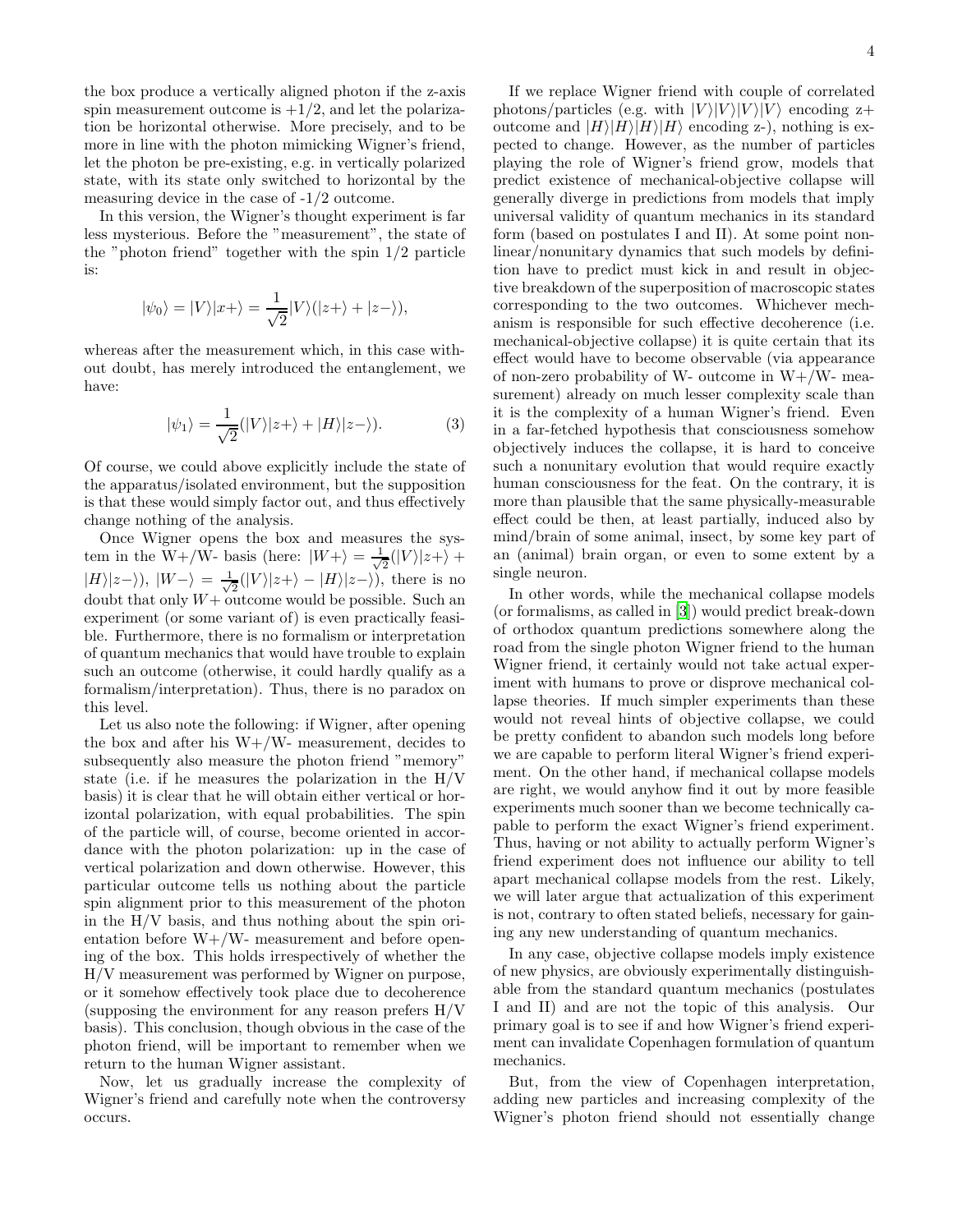anything, thus the W- outcome must be as impossible with a human-like complexity of Wigner's friend apparatus as it was in the case of the photon friend. And, if there was no conceptual problem with a single photon friend it is a very intricate question how and at which point any paradox can arise as the this complexity grows. In particular, it is obviously essential to pinpoint which is that key element that introduces such a qualitative twist - from no problem at all, to a paradox as deep as to shake the foundations of quantum mechanics. It is hard to imagine how any analysis of this experiment can be carried out while glossing over this question - and yet this seems to be the case with basically all of the papers from this series.

According to [\[3](#page-18-3)], hint of this key element is nonchalantly given in parentheses at the end of the third section, where it is implied that Wigner's friend must be a "thinking (or computing) entity", as it must be capable to calculate and predict probability for Wigner to obtain result W-. While the word thinking evades easy technical definition and thus cannot really help us here, the word "computing" has much more clear meaning. It is basically defined<sup> $\overline{4}$ </sup> as an algorithm that performs a "calculation", which is in turn a "process that transforms one or more inputs into one or more results". However, what is the exactly the algorithm that should calculate probability of W-, and, more importantly, what are the inputs for such a calculation?

The only relevant objective input we have is whether the objective part of the measurement has taken place or not. And, unless something malfunctioned in the apparatus, the "objective part of the measurement" - i.e. the process of establishing a correlation between measurement outcome register and the particle spin being measured - will certainly have taken place. As we are not interested in malfunctioning apparatus, we realize that the input "whether the measurement has objectively taken place or not" is always true (or 1). Yet, the always constant input is as good as no input at all. Without variable input, i.e. with constant input, the only possible algorithm outcome can be also a beforehand given, preset constant, sealed by the implemented preprogrammed algorithm. Thus, we must implement from the start, as a constant, our prediction what the probability of Woutcome will be, either 0 or  $1/2$ . It is just as good as if we add another bit of information, e.g. another photon to our photon friend, but this additional one will simply be constant from start till the end of the experiment. Can adding of another, noncorelated photon in the plot bring about any paradox - certainly not! To conclude increasing complexity of Wigner's friend to the level of a "computing entity" is not sufficient per se to introduce, even less demonstrate any paradox.

So, does the fact that universal quantum mechanic

(contrasted to hypothetical mechanical collapse models) definitely predicts zero probability for W- outcome, and the fact that there is nothing objectively paradoxical with that means that there are no problems and potential paradoxes at all? Definitely not. However, we must recognize that the seemingly paradoxical situation arises only when we include subjective aspect in the picture.

Indeed, the problem arises only when and if we take into account that Wigner's friend subjectively perceives only one measurement outcome, either  $z+$  or  $z-$ . Let us revise the original experiment taking account of both its "objective" and "subjective" aspects.

First, let us recount what objectively (by which we here actually mean subjectively from Wigner's perspective) must take place in this type of experiment. At some initial time  $t_0$ , Wigner's friend is, together with apparatus and the particle with spin along x axis, encapsulated in that isolated environment, i.e. the box. The corresponding state of the Wigner's friend with the particle is given with:

$$
|\psi_0\rangle = \frac{1}{\sqrt{2}}|F_0\rangle(|z+\rangle + |z-\rangle). \tag{4}
$$

At some moment  $t_1$  the measurement, i.e. establishing of the correlation, takes place inside the box, bringing the state to the form:

$$
|\psi_1\rangle = \frac{1}{\sqrt{2}}(|F_1 + \rangle |z + \rangle + |F_1 - \rangle |z - \rangle). \tag{5}
$$

Here  $|F_1\pm\rangle$  denotes the state of Wigner's friend at time  $t_1$  that has just registered outcome  $\pm$ . At some later moment  $t_2$ , the system is in the state:

$$
|\psi_2\rangle = \frac{1}{\sqrt{2}}(|F_2 + \rangle |z + \rangle + |F_2 - \rangle |z - \rangle), \tag{6}
$$

when Wigner carefully performs the delicate interference demonstration experiment, measuring the combined friend+particle state in the basis  $W + /W -$  (where  $|W+\rangle = |\psi_2\rangle = \frac{1}{\sqrt{2}}$  $\frac{1}{2}(|F_2+\rangle|z+\rangle+|F_2-\rangle|z-\rangle)$  and  $|W-\rangle=$ √ 1  $\frac{1}{2}(|F_2+\rangle|z+\rangle - |F_2-\rangle|z-\rangle)$ ). Here  $|F_2\pm\rangle$  denotes the state of Wigner's friend evolved to the time  $t_2$ , with all corresponding memories and perceptions of someone who had measured spin projection  $\pm \frac{1}{2}$  at time  $t_1$ . Necessarily, Wigner obtains W+ outcome with certainty, thus not altering the state of the combined system at all! Sooner or later after that, at some time  $t_3$ , Wigner's friend is finally allowed to leave the box, interact with global (i.e. Wigner's) environment and, either by telling Wigner about his experience or, more likely, by some decoherence mechanisms before that, he is effectively measured in the basis  $F_3 + /F_3 -$ . The outcome is either  $F_3 +$  and the overall new state:

$$
|\psi_3\rangle = |F_3 + \rangle |z + \rangle,\tag{7}
$$

which is the friend at  $t_3$  knowing that he measured spin projection  $+1/2$  at time  $t_1$ , accompanied with the spin

<sup>4</sup> E.g. follow Wikipedia definition.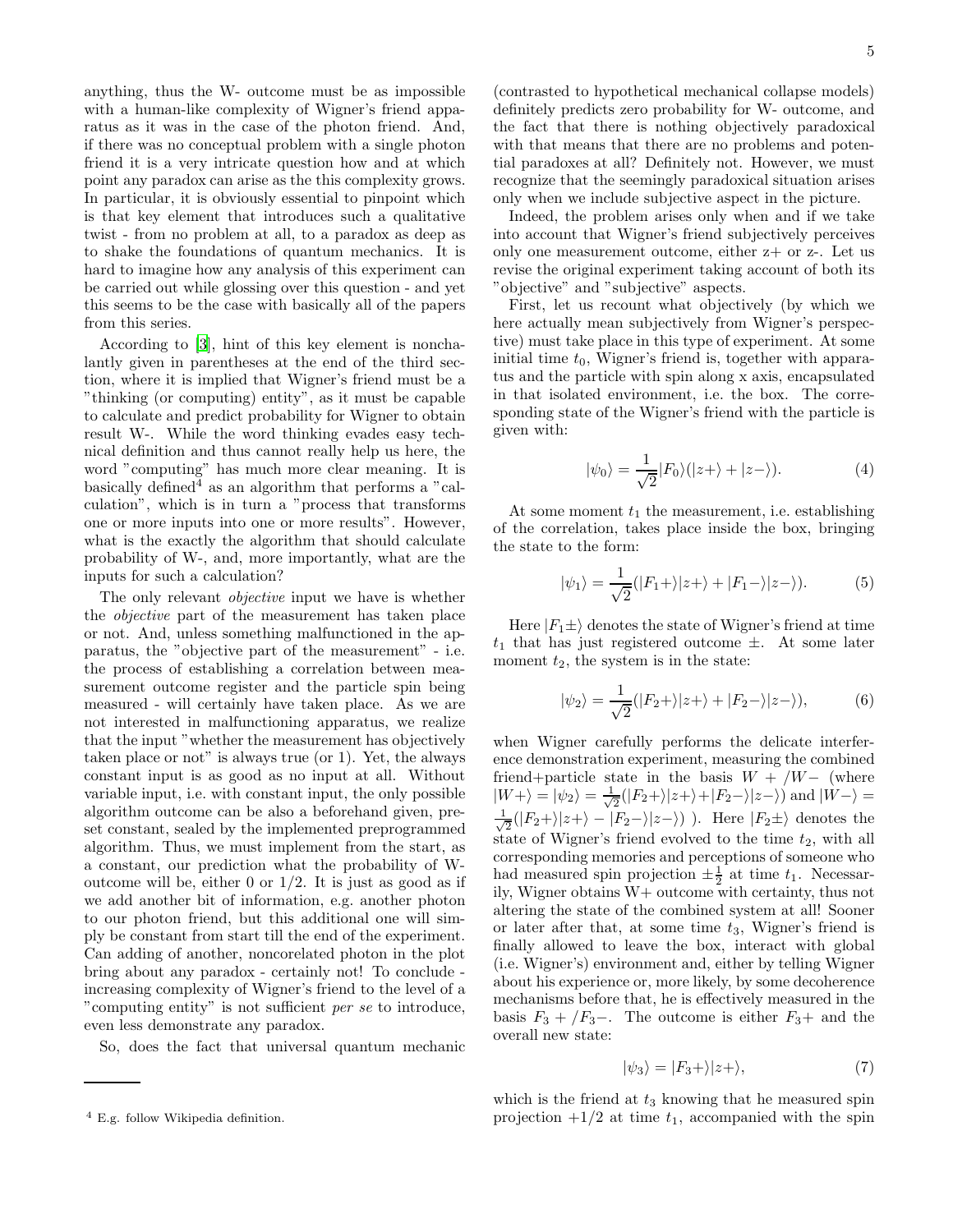vertically aligned, or  $F_3-$  and the state:

$$
|\psi_3\rangle = |F_3 - \rangle |z - \rangle,\tag{8}
$$

that denotes him knowing that he measured projection  $-1/2$  at  $t_1$ , while the particle has negative spin projection. Both outcomes come with equal probabilities of 1/2. This is exactly the same as the subsequent measurement of the photon friend polarization that we discussed earlier, which, in spite of the correlated state, does not really mean that particle spin had a well defined projection along z axis at time  $t_1$ . Therefore, no matter that Wigner's friend can clearly recollect himself measuring the spin and getting a very definite result at  $t_1$ , even being able to specify that result, this pose no contradiction whatsoever, since this result does not mean that z projections of the spin (and of Wigner's friend) was truly defined until the moment  $t_3$ .

We are surprised to note that all considered analyses of the Wigner's friend type measurement ignored to take into account the decoherence moment  $t_3$ , obviously finding it inessential. On the contrary, in our viewpoint this element will turn out to play the crucial role.

Anyhow, above we concluded that the standard quantum mechanics predicts that Wigner will certainly obtain W- result, while his friend at  $t_3$  will nevertheless be able to attest that he obtained a definite result of the z spin component at the exact time  $t_1$ , and will be able to specify that result. As the matter in fact, we remind again that Wigner's interference measurement (in principle at least) did not alter the state of his friend at all (nor of the particle spin), so that the friend will have the same subjective observations and impressions as if there was no Wigner's meddling at all: just as if he simply measured the spin at  $t_1$  and just left the insulating box at  $t<sub>3</sub>$ . If the Wigner had ability to perform the interference measurement without his friends knowledge (e.g. during his sleep) the friend would have no way to find out if the measurement was performed or not. But, knowing about the interference measurement and of the outcome probabilities, from the friend's viewpoint there seems to be something wrong with quantum mechanics: he vividly remembers to have measured the z spin projection and obtained the definite result  $z+$  (or it could have been  $z-$ ) at time  $t_1$ , which means that both his state and the spin state should have collapsed accordingly. In turn, this implies that Wigner should have had 50-50 chances of getting either W+ or W-, but this is not what happens. And yet, this predicted confusion of the friend is fair and square in line with idea of universality of quantum mechanics, and there is nothing truly paradoxical in this account of the events. Interpretations respecting universality of unitary evolution (including CI, MW, DBB etc) thus predict that Wigner's friend must be puzzled if he considers events solely from his point of view, and that there is nothing really quantum-mechanically surprising, unexpected or even less contradictory about this.

To get any contradiction, we must ask what did the Wigner's friend subjectively experience at the moment  $t_1$ , or in between of  $t_1$  and  $t_2$ . For, if he had subjectively perceived a single outcome at  $t_1$ , e.g. spin up, then he must have been entitled to apply the measurement update rule - i.e. to conclude that in the reality the spin was from then on oriented only positively along z axis - and thus to erroneously conclude that Wigner must have equal probability to measure W- as the probability to measure W+. The "single-spin-orientation" reality that Wigner's friend perceives at  $t_1$  is then, at least in some sense, in contradiction with the "superposedspin-orientation" reality that Wigner confirms in the interference experiment (why these two "realities" cannot coexist is in detail explained in [\[8\]](#page-18-7)). And, on the other hand, we do know that he must have perceived a single outcome, since our subjective experience seems not be capable to be in superposition. Alternatively, if the friend is not allowed to use the collapse postulate (II), upon clearly perceiving a single measurement outcome then it is very unclear who can claim that right, and we must conclude that the postulate is altogether pointless and that it should be discarded.

Actually, we can pinpoint the source of the paradox even further. On one side, we assume that Wigner's friend can be considered as a quantum-mechanical mechanism/device undergoing a unitary evolution. His brain is then essentially similar to a quantum computer (or anything more complex but nevertheless following the law of unitary evolution). Since we consider the friend jointly with his sealed environment, there is no true decoherence and the evolution is entirely unitary - there is no physical cause for any wave-function collapse (we have put the mechanical-collapse models aside). Next, we imply that such quantum-unitary brain-device gives rise to the subjective experience. Finally we attribute a novel capacity to this subjective experience: to effectively break down the superposition by "experiencing" only one of the superposed states that form the state of the parent brain-device (in some predefined basis). In other words, we expect it to induce the collapse of the wave function, in spite of the unitary nature of the mechanism that produces it. This does not seem mathematically reasonable and no wonder that this results in paradoxes. On the other hand, we cannot help to do so, and we do it with a good reason: in our subjective experience we always perceive well defined measurement outcomes, and concept of superposed outcomes seems utterly impossible. Alternatively, if we deny occurrence of the collapse even in this stage (and try to reinterpret subjective experience as do proponents of the many-worlds interpretation), then we must part with the postulate (II) and also with the Copenhagen interpretation.

Due to negligence of this point, essential in our view, in the most discussions on the subject, we feel an urge to emphasize it even more: to get any paradoxical feature it is absolutely essential to take into account subjective experience and not mere intelligence (i.e. reasoning,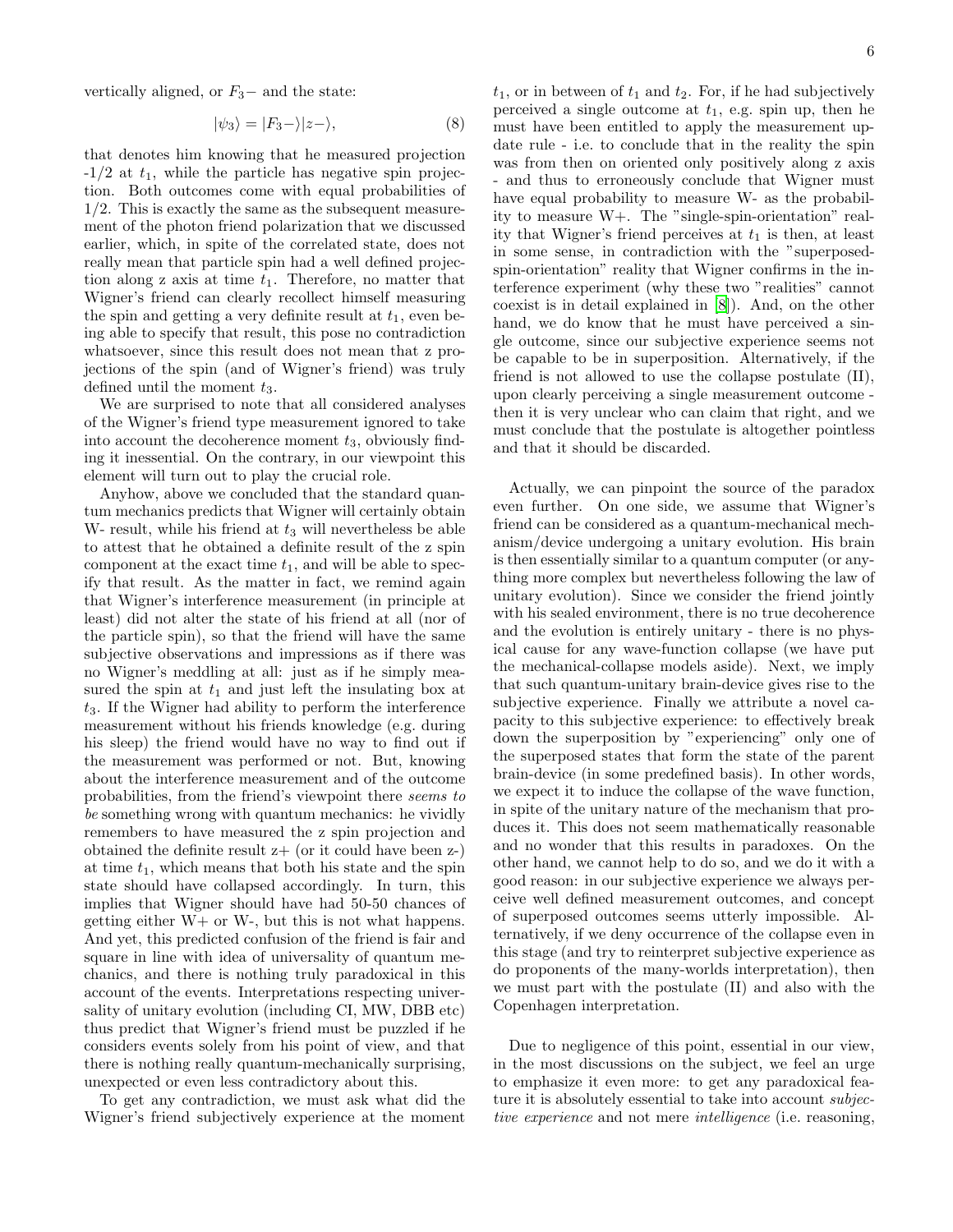ability to perform computations, etc.).<sup>5</sup> Nowadays, it is easy to imagine an artificially intelligent either classical or quantum computer that could mimic to some extent behaviour of the Wigner's friend. Based on the measured spin projection (and possibly some other input), this computer could produce the same output that the friend would produce, regardless of the output complexity (e.g. later account of the events, any elaborate messages issued before or after the interference measurement and alike). However, if resulting in a well defined output when provided a well defined input, then given a superposition of two spin outcomes the computer would necessarily end in the state which is a superposition of the corresponding outputs. (Since the environment is informationally isolated, this will also hold for the system of classical computer+enviroment, not only for a quantum computer). This is maybe more intuitive now than in the case with the Wigner's friend, though no different. Consequently, it maybe more intuitive that nothing objectively paradoxical can occur here. It is only if we assume existence of subjective experience of this computer (similar to that of a human) and question what it perceives as the result of the spin measurement, that we can run into weird or contradictory conclusions. Note that we neither claim that such a computer would posses subjective experience nor that it would not - we just stress that without it, there is no paradox at all.

Can we simply ignore existence of subjective experience, as it is not necessary to explain any objective behaviour? We doubt so. In spite that the mere existence of subjective experience is almost certainly not objectively provable (we direct reader to extensive literature on relation of Turing test with subjective experience, and the related long standing debates), it is nonetheless an experimental fact, which every one of us can immediately experimentally confirm (ignoring this would be equal to resorting to solipsism). Likely, it does not change anything if we claim that subjective experience is some sort of illusion - in that case the existence of the illusion is experimental fact that must be taken into account.

A number of solutions to this contradictory situation was offered in the literature. Maybe the most obvious one, that sparked the whole discussion in [\[1\]](#page-18-0) by the claim that it is the only possible one, is the option to indeed discard the collapse postulate and claim that, in spite of the fact that Wigner friend can perceive only a single outcome, there are two copies of the friend in different branches of the many-world, each seeing a different spin orientation. Similarly, the DBB variant discussed in [\[4\]](#page-18-2) also abandons the collapse postulate. Alternatively, QBists take a sort of agnostic view on this matter, claiming that "to provide one agent the ability to conceptually pierce the other agents personal experience" by definition should be out of the scope of quantum mechanics (which is in turn understood as "gambling manual" for estimating outcome probabilities from personal point of view) [\[7\]](#page-18-6). Instead of simply staying silent on the question of the friend's perceptions, but to us conceptually not far from it, one can give up the idea of single factual reality, i.e. of objectivity of the "facts of the world" - implying that facts can exist only relative to an observer (or reference frame) [\[8\]](#page-18-7). In this view, a statement, e.g. an observation about a measurement outcome of some agent, that is true for one observer is not necessarily such for the other. According to Brukner in [\[8\]](#page-18-7), this approach is a way to deal with the question of friend's measurement outcome within CI: "Copenhagenist (can) take the position that there are no facts of the world per se, but only relative to observers". In [\[9\]](#page-18-9) he further builds upon this view, turning it into a no-go theorem that effectively posits the denying of the "facts of the world" as the only way out for the Copenhagen interpretation.

For this reason, we will analyse a bit more closely the treatment of the Wigner's friend experiment exposed in the papers [\[8,](#page-18-7) [9\]](#page-18-9). This approach allows that the realities of different observers can be even contradicting each other in certain sense. More precisely, it finds legit for an interpretation (and sees the CI as such) to negate the forth postulate of the no-go theorem in [\[9](#page-18-9)], the one which states: "One can jointly assign truth values to the propositions about observed outcomes ("facts") of different observers". In this particular case, it means that in spite of the fact that Wigner's friend obtained a well defined and single outcome of the spin measurement, his conclusion about the spin property is not necessarily true from the Wigner's information-reference frame. Though fascinating possibility as it is, this is an unusual and relatively high price we have to pay in the ontological and philosophical sense - to give up notions of the general scientific truth and facts, ideas which we thought are well defined and understood. Of course, this can be easily dismissed as an aesthetical complaint, which we agree it is.

However, Baumann and Wolf in [\[3\]](#page-18-3) argue that approach in [\[8\]](#page-18-7) still possibly yields what they deem as inadmissible "scientific contradiction" in the case of the Wigner's friend experiment. Basically, they point out that not only the friend can calculate the probability of Wigner measuring W- outcome and obtain a different result from Wigner (which would be ok because realities of different informational-reference systems cannot be compared), but also he can communicate these conclusions to the Wigner - which, if we correctly interpret, gives rise to what they call "scientific contradiction". In our opinion, the incompatibility of Wigner's and friend's predictions is not necessarily detrimental per se. As the matter in fact, we have already pointed out that all unitarity-respecting formalisms of quantum mechanics predict that Wigner's friend would have to conclude the probabilities of the interference measurement outcomes to be 50-50 percent, as long as he is judging solely from his own perspective.

<sup>5</sup> It is not rare that these two concepts are confused, although it is not clear if and how much they have in common at all.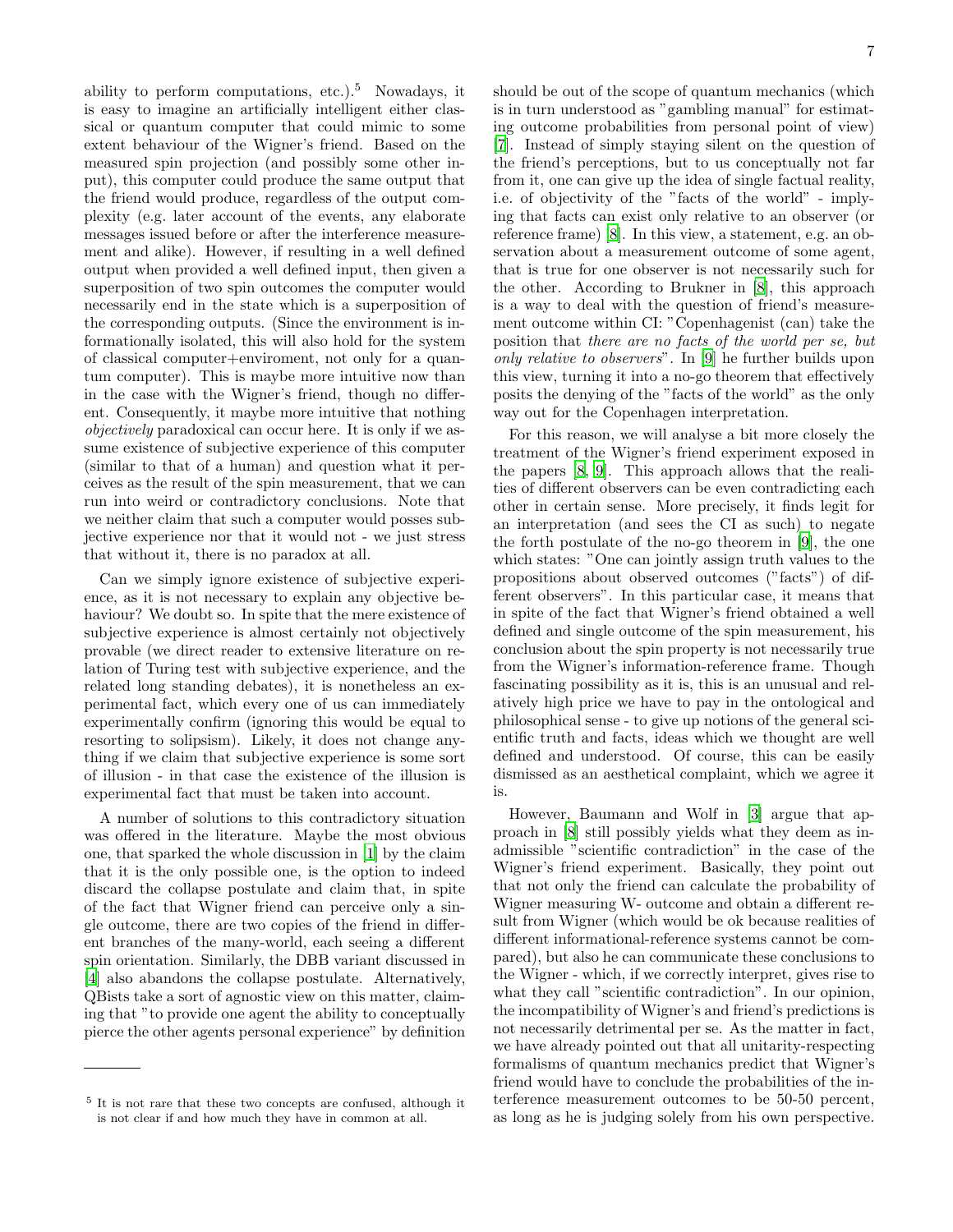8

What this "scientific contradiction" makes maybe more of an obstacle in this case, is the insistence of Brukner in [\[8\]](#page-18-7) on the complete symmetry between the observers - something we do not find fully appropriate and necessary in the particular given setup (since, as we have seen, only one of them here will be mistaken if considers the collapse and the events solely from his perspective).

Finally and most importantly from our viewpoint, it is not clear (or at least not clarified in [\[8](#page-18-7)]) what is the relation of the spin projection result the friend obtains (from his reference system) at  $t_1$ , and the potentially new outcome that the friend later remembers, decided at  $t_3$ ? If these results coincide, then both Wigner and his friend later know what was the z spin projection at  $t_1$ , in spite of the interference demonstrated at  $t_3$ . Brukner, on the other hand, goes in length in [\[8\]](#page-18-7) to explain that this cannot be so. Besides, why would this be different from the case of the "photon friend" where we concluded that subsequential measurement in H/V basis would not reveal electron spin projection as it was at  $t_1$ , but only as it became at  $t_3$  (the opposite would radically contradict our usual understanding of quantum mechanics, and run into various inconsistencies). Even more strangely, if the final result stored in the friend's memory is not correlated with the one obtained at  $t_1$ , and could be in principle a different one, then why and at which point this flip occurs? We stress again that Wigner's interference measurement did not alter the friend+spin system in any way, so it is hard to see this as the cause of the flip. Not implying that these points disqualify the above interpretation as a viable explanation of the Wigner's thought experiment, some readers may find it to be a shaky argument for the CI case and difficult to take the solace from the author's claim that this is the only way to reconcile CI with Wigner's gedanken experiment. In this regard, we find that possible additional interpretations supporting CI would be quite welcome.

Indeed, now that we have pinpointed the root of the Wigner's friend paradox to be inseparable from the phenomenon of subjective experience, which is in turn a concept even less understood than the foundations of quantum mechanics, we have opened a door to new understanding of implications of the Wigner's friend experiment.

# IV. SUBJECTIVE COLLAPSE IS SUBJECTIVE

We believe that a resolution much more in line with the spirit of quantum mechanics, which follows the basic CI, has been overlooked due to implicit unnecessary assumptions made in the reasoning from the previous section. Namely, it is the possibility that, from the Wigner's perspective, the problematic friend's *subjective perception* of spin measurement at  $t_1$  simply did not exist prior to  $t_3$ !

Actually, all we need in order to get there is to steadfastly follow the CI. All basic CI standard concepts and postulates can remain as they are: there is a single reality and there are universal facts of the world. The evolution is unitary, apart from the moments of collapse that coincide with those of measurement (measurement in a broader sense). In the terminology of [\[2,](#page-18-1) [3](#page-18-3)], the measurement postulate is applied according to what the authors call "subjective collapse interpretation". However, it must be done consistently, which, in our opinion, none of the papers [\[1](#page-18-0)[–3\]](#page-18-3) does. Namely, all that Wigner's friend needs to do to get his predictions right is to refrain from attributing his "subjective" collapse to other observers (i.e. to Wigner). If he wants to infer the outcome of Wigner's experiment, he may, but he must look from the Wigner's perspective - and from that perspective there is no any collapse and the evolution of the system in the box is unitary. In that case, he would correctly calculate that the probability of W- interference outcome is zero. The friend is entitled to consider from his own perspective - which includes collapse - only subjective outcomes of his own measurements. He can predict that at  $t_1$  he is going to measure the particle spin projection, and that he will observe a single outcome of two possibilities, with probabilities 1/2. And indeed, as we have shown, that is exactly what happens from his perspective according to all interpretations/formalism of quantum mechanics which respect the universal unitarity. If he follows the CI rules consistently in this way, both him and Wigner will get all the predictions right, and there will be no "scientific contradiction" at all. It only makes sense to call such a consistent application of subjective collapse the "subjective collapse" interpretation.

In this account of the events, we have basically literally followed the standard postulates of quantum mechanics. The only assumptions we must adjust in this approach are actually not related to physics, but to our understanding of the phenomenon of subjective experience (i.e. of consciousness). The part that runs against our usual intuitive assumptions is answering, from the Wigner's point of view, the question "what does the friend subjectively perceive in between  $t_1$  and  $t_2$ ?"

This question can be answered in multiple ways, each defining a particular variant, or a "sub-interpretation", of the "subjective collapse" interpretation (while the latter we see only as a natural reading of CI). The first, and a quite obvious one that we have already announced, is to accept that simply there was not any such friend's subjective perception in the period from  $t_1$  to  $t_2$  from the Wigner's aspect. Indeed, there is no any trace in the universe that such subjective perception ever existed. As we have already discussed, in the end the friend does have clear recollection of the events during and after the measurement, but the content of these memories was determined at the moment  $t_3$ . Even if subjective perceptions of a single outcome could be ascribed to the Wigner's friend at the time  $t_1$ , the corresponding memories would be erased by the interference measurement at  $t_2$  and the memories - but possibly of a different outcome - would again appear after the decoherence at  $t_3$ . So, whatever Wigner's friend tells us after the measurement, it has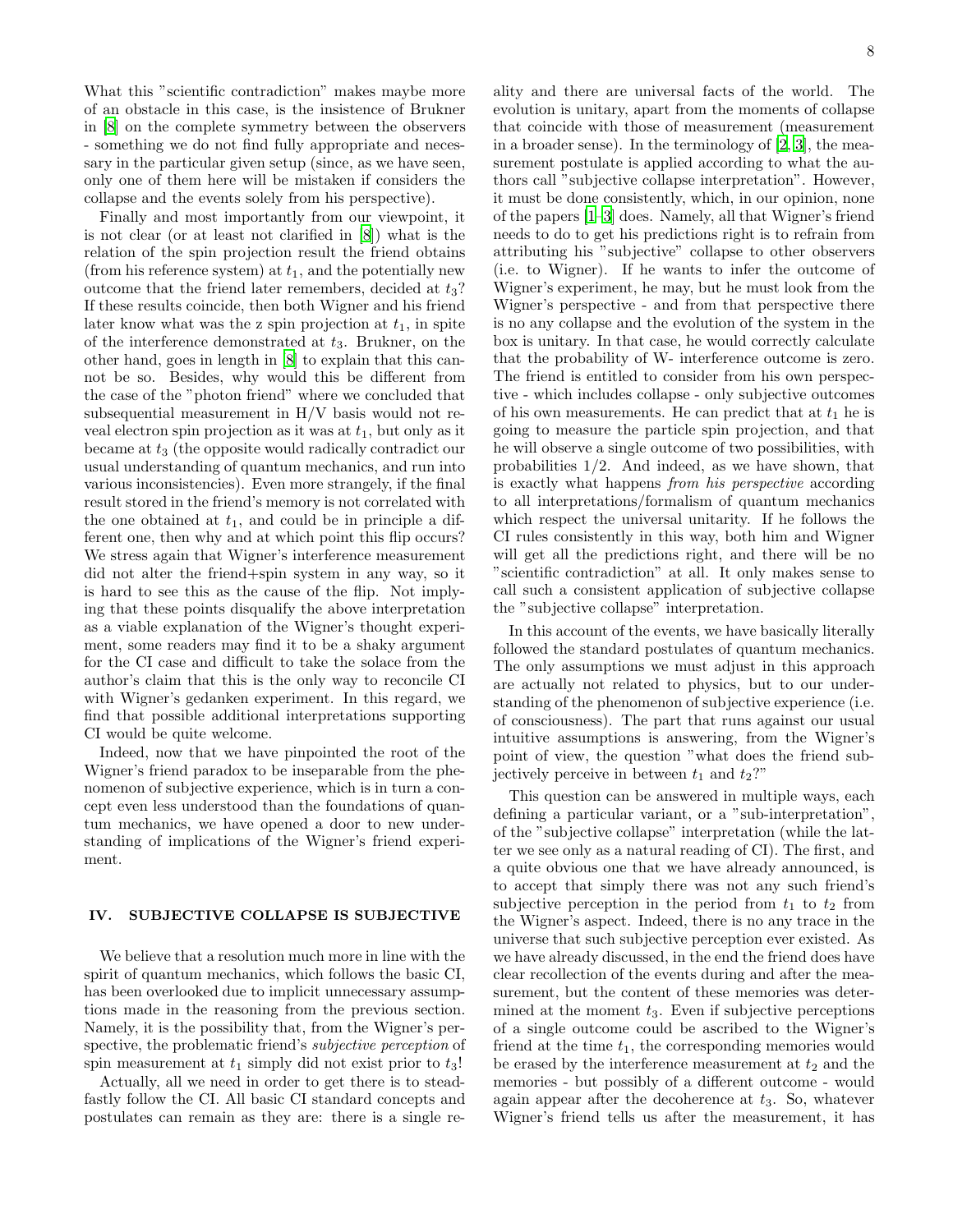nothing to do with his subjective perception in between  $t_1$ and  $t_2$ . There is no any proof that his perception existed in this period (later we will address the potential problem of signaling). And, we have learnt in quantum mechanics that most often one should not assign definite reality to events/things of which exists no account/information. In addition, it is exactly this subjective perception that seems to cause the conflict with the standard postulates of quantum mechanics. Why is it then so widely implied that Wigner's friend must posses subjective perception from Wigner's viewpoint even in between of  $t_1$  and  $t_2$ ?

We believe that the main reason why the other option has not been analysed at all (to our knowledge) is a combined effect of two assumptions that are tacitly taken for granted in this context. The first assumption is that the subjective perception is a mere product of brain functioning. In truth, while the correlation of the brain functions and the subjective perception (consciousness) is beyond any doubt, whether the subjective experience can be explained solely as the emergent phenomenon of the biological computations taking place in the brain - is much of an open question in cognitive science and philosophy of consciousness. Not only that the Wigner's friend discussion in the literature tend to, without saying, imply positive answer to this long standing question, but authors go even a step further: seemingly inadvertently, without saying or commenting, they imply that subjective experience must also emerge from and directly accompany even a "potential" state of a brain - i.e. a brain state that exists in a superposition. But, the latter assumption is so strong and far from being obviously warranted that even accepted DBB interpretation of quantum mechanics already does not adhere to it: unlike the many-worlds interpretation which assumes that any branch that contains a state of some operational brain also lends existence to subjective experience of the brain owner, for DBB interpretation wavefunction of the brain is not enough to yield subjective perception - only the "branch" filled with "actual particles" somehow produces subjective experience.

Thus, one way to understand the absence of friend's subjective experience (from Wigner's perspective) in the period from  $t_1$  to  $t_2$ , is to accept that subjective experience pertains only to actualized reality - i.e. corresponds to collapsed states (and in this sense to classical information). "Undecided" or potential reality in such view does not give rise to subjective perception. That is, from Wigner's perspective, his friend's subjective perception becomes defined and thus real and existent only at the moment  $t_3$ , i.e. at the moment when his brain state also gets defined (collapsed). And when it gets defined at  $t_3$ , it contains all the memories and experiences pertaining to period from  $t_1$  to  $t_2$  that his friend will feel (and tell about) as if they happened not at  $t_3$ , but from  $t_1$  to  $t_2$ (we stress once more that this conclusion about friend's recount of the events is shared by all unitarity obeying formalisms). Nevertheless, before  $t_3$ , while the friend's brain is from Wigner's perspective in superposition regarding that part of experience from  $t_1$  to  $t_2$ , there is simply no corresponding experience yet. In this very sense, and in contrast to the Wigner's "consciousness causes collapse", this view can be dubbed as "collapse causes consciousness".

Another possible way to understand why and how there can be no Wigner's friend experience in between  $t_1$  and  $t_2$  from Wigner's aspect, is to accept that from this perspective his friend just does not have subjective experience at all. Not only from  $t_1$  to  $t_2$ , but never. Such a view could be dubbed as "no objective consciousness" interpretation. In other words, the subjectiveness of subjective experience should be taken to such an extent that not only it makes no sense for Wigner to speak or discuss his friend's subjective perceptions, but that he somehow must not assume their existence at all. In this view, subjective experience can exist only as subjective, and all the problems arise from in-principle wrong attempts to objectivise subjective perception. To grasp the full meaning and implications of this statement - if possible - lies beyond the scope of this paper. However, we must note that such a (somewhat radical) conclusion would also provide a curious explanation of (or at least an unexpected connection to) the long standing problem in the philosophy of consciousness, known as the "problem of other minds" (related to what seems to be inability in principle to infer whether or not a given entity/agent possesses subjective experience). From the observational point there are certainly no paradoxes nor conflicts at all - the situation is symmetric from the viewpoint of any of the observers, and each of them can correctly calculate outcome probabilities of any measurement (of course, each time it is necessary to take the corresponding viewpoint). In addition, lack of subjective experience of his friend from the Wigner's perspective certainly does not prevent his friend to act sensible in every aspect - in the very root of the "problem of other minds" is the fact (or at least the hardly disprovable assumption) that subjective experience is not a necessary prerequisite for anyone's objective behaviour.

There is another approach, at least superficially different, to answer the question of "what does the friend subjectively perceive in between  $t_1$  and  $t_2$ ?". This one requires to tweak a bit further our understanding of time, and of its relativity. Instead of the variant in which Wigner denies existence of his friend's subjective experiences in between  $t_1$  and  $t_2$ , in this view he is actually able to assign well defined perceptions to the friend in this period - but the perceptions related to the outcome that is defined at  $t_3$ ! That is, Wigner may conclude that during the period from  $t_1$  to  $t_2$  his friend, at each corresponding moment, is currently living through experience in which he has just seen a well defined spin measurement outcome and is pondering, at any given moment, its value in his mind. But this outcome that he perceived is not the one that corresponds to actual spin alignment at  $t_1$ , it is instead the result that *will be* defined only at  $t_3$ . In other words, in this view he sees the result that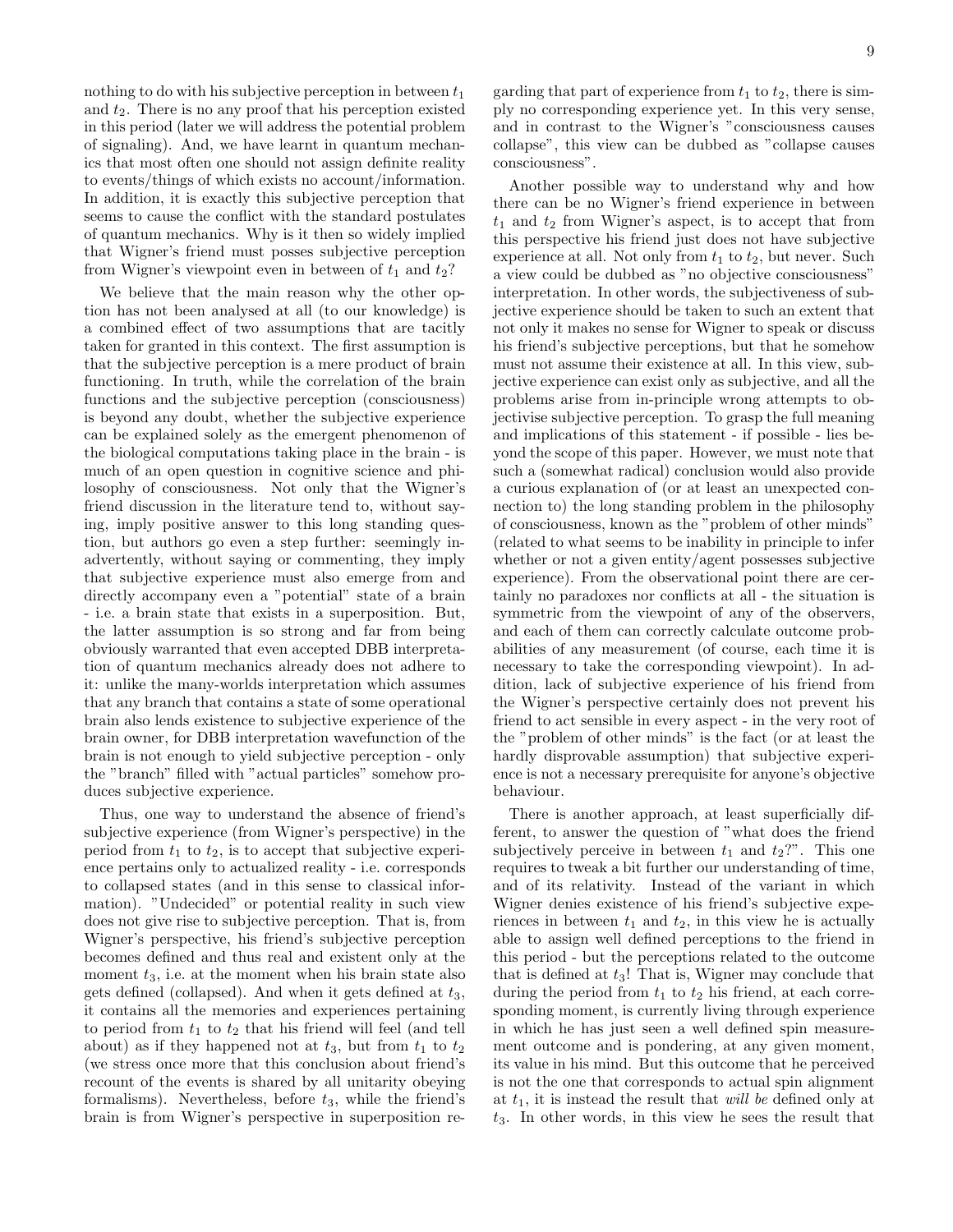will be determined in the future! The advantage of this "perception of future" perspective is that the Wigner's account of temporal evolution of his friend's subjective experience can match what his friend later recounts of the subjectively experienced past (i.e. these two viewpoints become synchronized).

Nevertheless, shouldn't this be inconsistent, even ridiculous? Surprisingly, it does not seem so. It could potentially lead to paradoxes if the friend would be able to communicate the result he perceived "from the future". However, at the very moment he manages to send this information outside of his sealed environment, his superposition from the Wigner's point of view will collapse and the information becomes that of the spin at  $\tilde{t_1.^6}$ 

Moreover, we feel that our persistence to speak about the precise moment at which this outcome is becoming defined is ill-suited to the situation.<sup>7</sup> Positioning and ordering of the events in time might be a problematic concept itself if there is no flow of information that could provide synchronization. Particularly, ordering of the subjective perceptions might only have sense if these are correlated. Therefore, we are of the opinion that the "collapse causes consciousness" interpretation (one where the friend's subjective experience does not exist for Wigner in between  $t_1$  and  $t_3$  and then emerges at  $t_3$ , while he himself subjectively continually perceives living through this period) and the "perception of future" interpretation (in which the friend perceives the outcome "from the future" and Wigner is able to attribute continuous perception to his friend in between  $t_1$  and  $t_2$ ) - are not essentially different. There seems to be a mathematical equivalence of the two interpretations and, from our understanding, it points to a deeper relation between time and subjective experience - a connection beyond our present understanding.

Finally, let us address the important issue of objectivity of the "facts of the world". The acknowledged subjectivity of the collapse in (some of) presented views should not be confused with impossibility to assign universal Boolean values about the statements on (subjective) observations of different agents. With a (partial) exception of the "no objective consciousness" sub-interpretation, the other two options are more about temporal relativity of the subjective experience. Note that in none of the proposed (sub)interpretations are there any contradicting perceptions of the observers: conflicting outcomes that cannot be allowed to coexist indeed do not coexist. Thus it seems logically safe to take the subjective perceptions of agents as "the facts of the world" which are independent of the observers.<sup>8</sup>

Next we will discuss some of the more delicate aspects of our explanation(s) and some of the potential objections to it.

### <span id="page-9-0"></span>V. "WHEN" AND "WHO" OF THE COLLAPSE

The mystery of "when does the collapse occur?" is likely the most profound and elusive of questions in quantum mechanics, at least of those that can be put into a simple sentence. Answering this question relies also on answering of "what causes the collapse". Physics has matured past the expectations that trivial (at least philosophically) explanations can be given to these conundrums, so we cannot be expected to pull off some miracle either.

Yet, what seems to be maybe the most fascinating and puzzling aspect of this question, is the apparent symmetry and arbitrariness of the answer, that mobility of the position of Heisenberg's cut in the von Neuman's chain. It is this curious property that allows for so many vastly different interpretations of quantum mechanics, including the variants of subjective collapse approaches. A general agreement upon this exists at least as long as we do not consider "encapsulated observers" cases (of the Wigner's friend type). However, the authors of [\[2](#page-18-1), [3\]](#page-18-3) explicitly insisted that "subjective collapse" interpretations break down when faced with "encapsulated observers" type of thought experiments. Contrary to that, we have shown above a number of such (sub)interpretations that pose no contradiction even in this type of gedanken experiments.

Ostensibly it looks that the approaches we proposed rely heavily on existence of "subject" in the course of analysis, and that the trouble of defining eligible "subject" can lead to complications. Related is the problem of defining "whose" an experiment is, as we insisted that one should calculate the predictions exclusively assuming the appropriate point of view. Nevertheless, none of these is a true problem exactly due to impossibility to objectively assign who or what possesses the subjective experience, and who or what does not. There is an arbitrariness of decision to watch anything from the outside and see it as a quantum-mechanical clockwork device, or to assume existence of subjective experience and to

 $6$  We dismiss possible objection that Wigner could artificially engineer friend's future memories to bring contradiction with his "prophetic" perceptions, as requiring too many assumptions about the connection of the brain and subjective perception. But, if pressed to comment on this possibility, we point that this very inability of the friend to communicate the result, enables him to perceive - without contradiction - whatever future will become compatible with Wigner's meddling.

<sup>7</sup> Vaguely, this resembles the situation when Alice and Bob are space-like separated, share an equally polarized pair of entangled photons and both measure the polarization along the same axis: depending on the relative motion of the frame of reference, either Alice outcome will be random and Bob's predefined, or the other way around. The comparison here is only insofar as to remind that quantum mechanics often leads to counterintuitive situations regarding time and certanity/chance.

<sup>8</sup> Of course, we here consider only sane, rational subjective perceptions.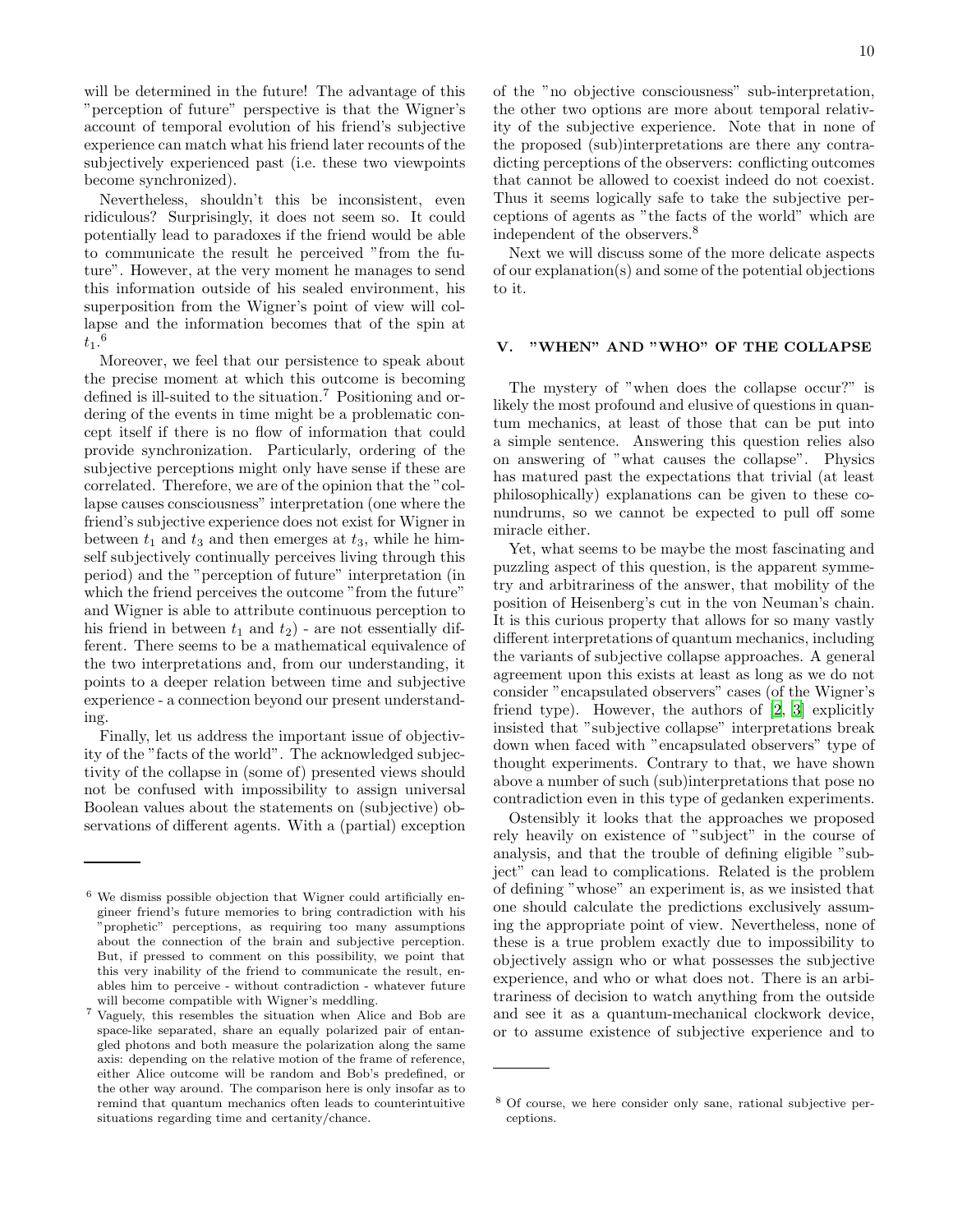deduce these inner perception outcomes.

For example, in the contemplated Wigner's experiment, we have already discussed possibility that the friend is not a sentient being, even replacing him with a mere photon. Regardlessly, Wigner obtains the same predictions about his interference experiment. He may, in addition, attribute quality of the subjective perception to his friend (was he a human, an animal, a computer, or even the photon) and if he does so, he can accurately predict what this subjective perception in the end will be - to the extent that his prediction can be corroborated by his friend (if the latter can give his subjective account of the events). Yet, never he can objectively prove whether his assumption to grant his friend the qualia of subjectivity made sense or not. And this inability certainly does not influence any objective prediction.

It is more intricate to consider a replacement for the Wigner. We can replace him with some elaborate device, and assume that the machinery was devised and put into action by Wigner's friend himself, prior to his isolation in the box. Since it is, to the best of our ability to name the things, now the friend the "one that performs the experiment", should not the fact that he subjectively perceives the spin outcome alter the conclusions and change the probability of W- interference outcome? Not in the least. Subjectiveness of the interference measurement reflects only in the moment when the friend decides to learn the outcome of the interference measurement. If both of the outcomes W+ and W- were possible (i.e. with nonzero probabilities), the friend would subjectively collapse this superposition. Up to that moment, the delicate "Wigner device" merely gets entangled with the system in the box, and with the quantum machinery of friend's brain, and gets into a superposition prone to later collapse by the friend's measurement (the fact that probability of one of the outcomes here is zero is inessential). Let us analyse in some more detail how the Wigner's friend would, at time  $t_0$ , see the events to come: "At  $t_1$  my spin measurement apparatus within the box and my brain will get correlated with the particle spin. At  $t_2$ , a device named Wigner that I've prepared earlier and that stays outside of the box will carry out a routine called 'interference measurement'. Its two-state output register, with possible values W+ and W-, will get correlated with the entire system in the box, including my brain. A priori, there are four outcome possibilities: I perceive spin up and then at  $t_3$  find the register in the W+ state, I perceive spin up and the register in the W- state, and the two corresponding possibilities with the spin down. When I use quantum mechanics to calculate probabilities of these particular outcomes, I get that the probability of W- in either case is zero, while the other two probabilities split into equal parts." (Note that the precise moment  $t_3$  is not essential here.)

One could object that if the friend repeats his analysis and calculation in what he subjectively perceives as time between  $t_1$  and  $t_2$ , he might conclude "I've just seen a well defined single outcome of (e.g.) spin up and thus

the Wigner device measurement that will take place at  $t_2$  should result in W+ or W- with equal probabilities". But this is again the same false paradox and necessary illusion of the Wigner's friend that, as we pointed out earlier, any unitarity respecting interpretation (including

entire system. What if we replace both Wigner and his friend with some machinery? Would there ever be a collapse? Does it make sense, and is there any necessity to attribute consciousness to this unspecified machinery? Now that is pure philosophy and metaphysics. At any rate, to get any objective readout and to discuss anything, we must involve a subjective experiencer at some point.

MW and DBB) must entail. The mistake is the result of failure to properly account for all relevant elements of the

Indeed, it is weird but true that a "single" subjective experiencer (whatever that would mean) is, mathematically at least, enough to account for any objective measurement outcome. Thus a common objection is that "subjective collapse" approaches may lead to a solipsism of a sort.<sup>9</sup> Nevertheless, this is absolutely unnecessary metaphysical direction, and thus a pointless objection.<sup>10</sup>

Finally, we must also mention, at least as a logical possibility, that in spite of the existing mathematical symmetry between different observers and points of view, nevertheless there could exist a preferred "frame of reference", one in which "facts of the world" arise and are becoming determined in a time-orderly way. While this idea probably hurts our aesthetical feeling and does not bode well with the Occam's razor argument, it does have certain advantages. No longer there would be any trouble of how to reconcile "when" and "who" of the collapse from different perspectives. This informational frame of reference would then define the true reality, and the objective collapse. Our subjective perceptions would then emerge when the state of our brain becomes defined (actualized, or collapsed) within this frame. After all, situations of the Wigner's friend type are maybe too artificial, or are at least extremely rare, while apart from such cases the universe generally belongs to a single information-reference frame: as far as we know there are no truly informationally isolated parts in the Universe, and it might be that such a concept is for some reason unfeasible even in principle.

Nonetheless, we personally think that such a symmetry reduction is not truly necessary and that instead

<sup>9</sup> As a curiosity, we mention an anecdote told by Coleman, that pondering on the measurement problem inevitably led him even to this option. He remarked to Aharonov his conclusion that quantum mechanics indicates that it must be only him in the Universe causing the collapse, and the latter replied with "Tell me, before you were born, could your father reduce the wave packets?"

<sup>&</sup>lt;sup>10</sup> Instead, one could argue that this profound symmetry and arbitrariness of the cut position rather points to the underlying oneness of the subjective experiences, but we do not intend to endeavor into metaphysical discussions.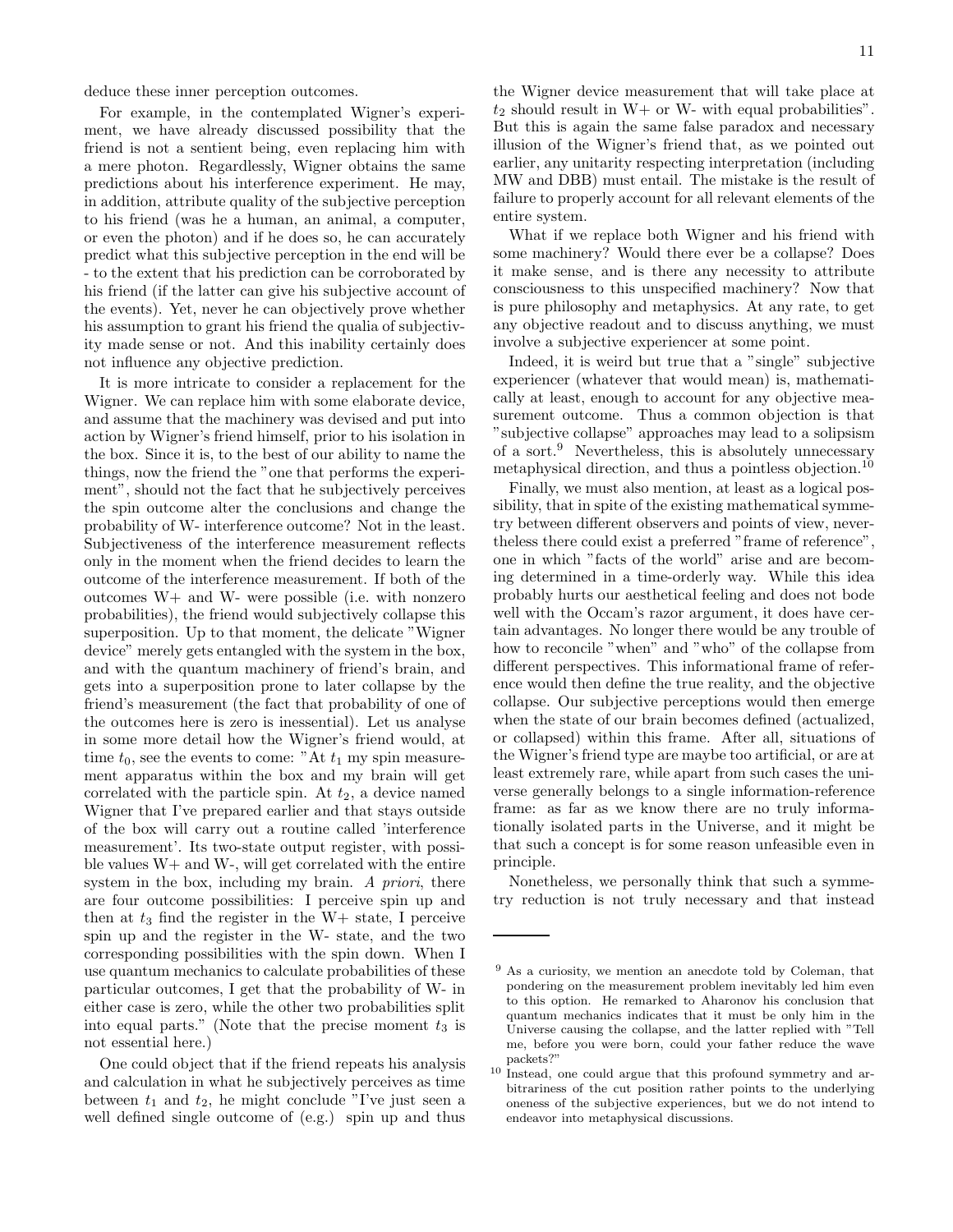we should accept that there might be simply limits to our intuitive understanding (itself too much bounded by time-ordered thinking in terms of cause-and-effect) which make difficult our attempts to comprehend this perplexing symmetry.

To come to terms with this strange subjectivity and symmetry of the collapse, and yet objectivity of the "facts of the world" proposed in these views, the following (albeit imperfect) analogy might help. We might imagine a movie plot and that we are following the action. There is a man, Wigner, in his laboratory, and there is a story that goes on about the events there. Then a character that was not there before appears in the scene - Wigner's friend. What was not told before about the friend, we now find out and it is actually only now that this part of the story becomes defined and "real" - but only those details that are shown in the movie, while the writer of the script still has the freedom about the rest of it. The movie is created and the plot is written as the camera rolls.

Or we might film the entire scene letting the camera follow the Wigner's friend from the onset. Then he leaves the box and the Wigner enters the scene, and everything that was not fixed about the Wigner and his lab by the earlier part of the movie now becomes defined, and that part of the script written. The camera position and movie directing are different, but the script (facts of the world) in the end is the same, unique. To what extent and whether the script is fixed and written in advance, or to what extent (more likely) we take part in writing of the script as the story goes on - is rather a metaphysical question out of the present scope. The order in which the parts of the script are written does not need to coincide with the time as experienced by any of the characters in the movie, it might not even necessarily be commensurable with the internal time in the movie (e.g. if the friend decides to send an elaborate message to Wigner in between  $t_1$  and  $t_2$ , as envisaged by Deutsch and discussed in details below, then this message-content part of the script is for Wigner written and experienced before the part about the spin orientation at  $t_3$ , while the friend experiences these two simultaneously).<sup>11</sup> Personal awareness exists either only when the camera is in our hands ("no objective consciousness"), or it can be taken to arise subjectively for us also when we enter the scene ("collapse causes consciousness"), or the characters do have subjective experiences even when they are not shown in the scene, but are being told, if necessary, some future lines from the script ("perception of future").

The view in which there is actually no true symmetry of the observers (i.e. of the movie characters in the analogy) is conceptually far simpler to put in the movie

12

context. In that case there is only one, well defined camera position (capturing most of the Universe), and the script is being written as the plot evolves. The movie shows the Wigner's laboratory and the Wigner himself which Wigner "feels" as being aware. On the contrary, what happens with the Wigner's friend is not decided yet in the script, and there is objectively no subjective experience of the friend at that time. At the moment the friend jumps out of the box his part of the script has to be written, with all the history of the events in the box, which he then subjectively experiences as living through these events.

Of course, we emphasise that the movie analogy is neither complete nor bounding (in the sense that the proposed interpretation are sufficient without and independent of philosophical connotations that the movie parallels may bring).

# VI. TROUBLES WITH SIGNALING

We offered the alternative explanation of the Wigner's thought experiment assuming that there is no informational "leaking" from the friend's isolated system (box). But what if Wigner's friend takes care that some trace of his subjective experiences in the period after  $t_1$  is left in the universe, i.e. by sending some deliberate meaningful information?

Idea of signaling in a Wigner-like thought experiment dates back at least to Deutsch proposal in [\[11\]](#page-18-10). He envisioned that the person playing the role of Wigner's friend sends information on whether or not he obtained a single outcome of the spin measurement. The idea was that he is not sending any information about which of the two possible outcomes of his experiment he obtained, but merely the information whether he perceived a single measurement outcome or maybe some sort of superposition of the outcomes.

As in [\[8](#page-18-7)], we believe that there is no any serious doubt that Wigner's friend can see anything but a clear single outcome - as opposed to any sort of "superposed measurement result". Despite the possible differences in understanding when the subjective experience occurs, i.e. about when the content of these experiences is determined, we do not expect these "later decided" experiences to be qualitatively different from those "normally occurring" (i.e. in conditions of the normal flow of information). More importantly, what Wigner's friend experiences when isolated in the box cannot depend on whether he is subsequently measured in the interference measurement by Wigner or not (this is especially so in the Deutsch and other interpretations in which experience arises and is determined before the interference measurement). If he is to perceive any superimposed or otherwise unusual measurement result, than a similar effect must befall any isolated observer upon any measurement of a non-eigen state. As such measurements and observations are rather a rule than an exception, it is likely

<sup>11</sup> Interestingly, the fact that the stories from different angles are consistent, might be indicative of that the plot is being written somehow jointly, or in some sense "at one place".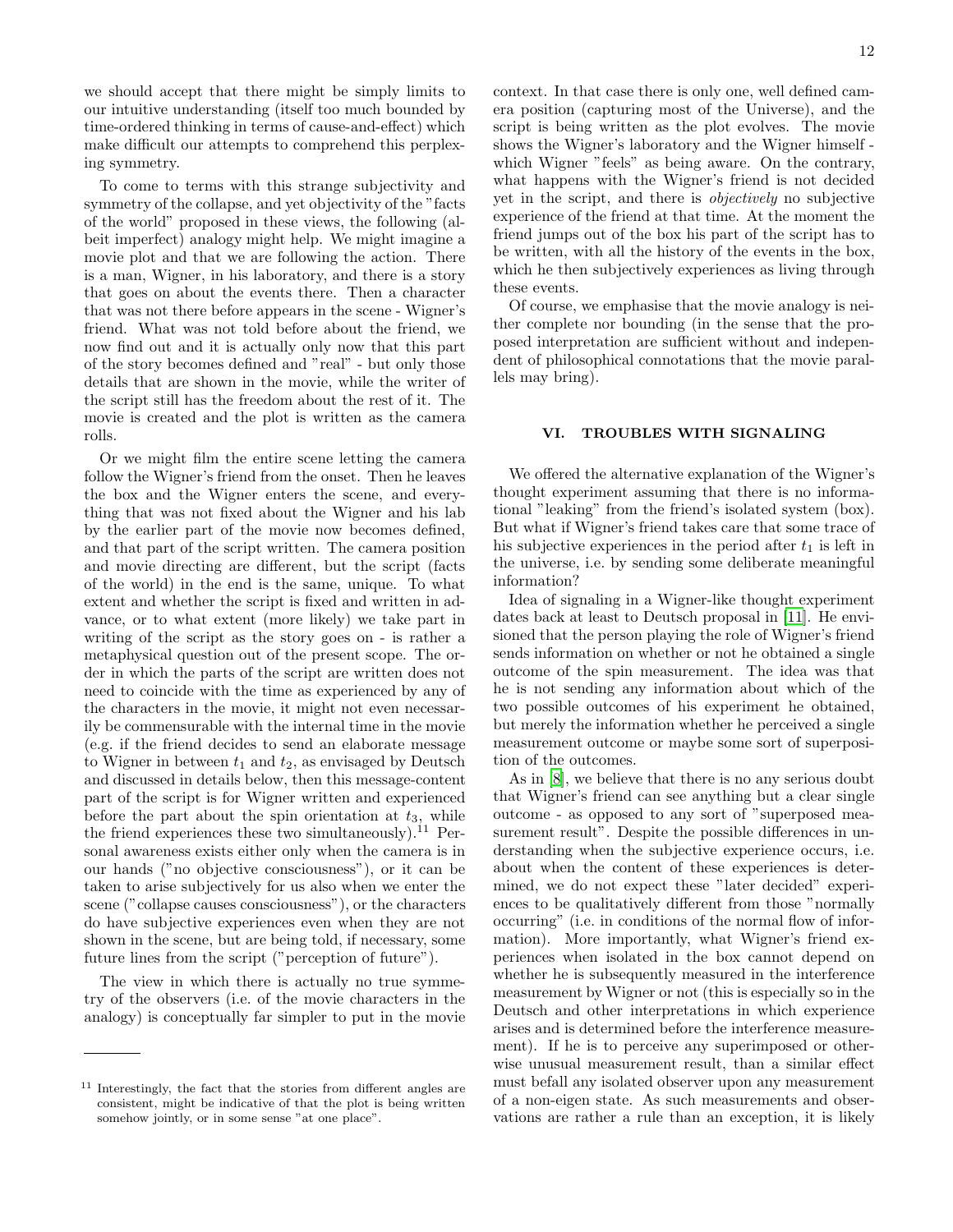that any isolated observer would in that case see some sort of blurred reality. If this idea is taken seriously, it is quite unclear where such fuzziness would end - when the information about the result reaches another human being (but why then Wigner's friend himself was not sufficient?), a number of humans, or what?

Besides, isolation does not have to necessarily be in the form of some closed surrounding as in an "information proof" box (which is hard to be practically realised) - such an effect should in principle be also experienced by anyone alone enough in the space: it would take time equal to  $L/c$  for any information to reach the closest (relevant) object (where L is distance to that object), and for that time some of the observations would be "blurred". This is obviously not recognized as a realistic peril of the space travel, and we believe with a good reason (depending on some further details, it is arguable that such effect would have been already noticed during Appolo missions).

Therefore: i) we certainly do not need to perform experiment as elaborate as the Wigner's friend one to rule out possibility that the friend can see superimposed measurement results - furthermore, we argue that it can already be ruled out; ii) possible message that Wigner's friend would send about seeing or not single reality thus does not truly carry any information (i.e. it is an alwaysthe-same constant bit). From this viewpoint, sending this bit of information by the Wigner's friend is as good as sending a uncorrelated predefined bit which cannot change anything in the analysis.

And yet, not entirely. Let us say that Wigner's friend keeps to himself to deliberately choose the content of this bit of data (instead of automatically having it set to the constant which denotes "I saw a well defined single outcome"). Let's also suppose that Wigner then performs the interference experiment and obtains W- result, even if his quantum control of Wigner's friend system is ideal. Would such a result now signal a breakdown of the unitarity of quantum mechanics? No longer. It would indicate the nonzero probability that friend nevertheless decides to send the bit value correlated (or slightly correlated) with the spin orientation outcome that he measured. Maybe by a pure whim, he in the last minute decides to use this bit of information to uncover the obtained result. This is not same as a measurement error - this effect must be there as the consequence of the free will (or of what we perceive a such). If it was an automate or a deterministic computer instead od Winger's friend, this could not happen, but could the computer inform us if it subjectively perceived a single measurement outcome? It could maybe be argued that the probability of the friend not acting by the agreed rules could be calculated (a posteriori) by Wigner who knows all details about his friend's brain and its functioning. Nevertheless, it all introduces necessity for deeper and deeper assumptions about relation of the brain and subjective perception, of free will and computability. Are the free will and existence of subjective experience compatible with

the determinism and computability? Should we go as deep as to discuss possible relevance of the Goedel incompleteness theorem? We feel that a physics discussion should try to stay away from these matters, as long as it is possible.

Thus far we believe to have shown that introduction of this communicated bit between the friend and the Wigner would not provide us any new insight about whether or not superimposed measurement outcome can be observed, but instead would introduce unwanted non zero possibility of W- outcome, while relying on many ad hoc assumptions about brain and consciousness.

However, reading Deutsch paper [\[11\]](#page-18-10), one is left by impression that question of whether the friend sees superimposed reality is more of a rhetorical nature. It is rather there to stress that the friend is obviously aware of a single and only single outcome, and thus eligible to apply measurement update rule (i.e. to conclude that the collapse happened). Deutsch conceives that the friend, instead of sending a single bit, even elaborates on the topic and writes: "I, Professor X, F.R.S., hereby certify that at time t"' I have determined whether the value of the North component of the spin of atom is  $+1/2$  or -1/2. At this moment I am contemplating in my own mind one, and only one of those two values. In order to facilitate the second part of this experiment, I shall not reveal which one." Such a complex message (written deliberately by a human) really seems to leave no doubt that consciousness, subjective experience and free will (whatever is exact meaning of these notions and if they can be objectively attributed to anyone at all) must have been present and at work during the creative task of this writing. But, can it be so certainly assumed that the particular obtained result  $(+1/2 \text{ or } -1/2)$  cannot influence at all contents of such a complicated message? At least by a single detail, even subconsciously - and yet enough to destroy the interference? If it was a deterministic computer instead of a human such a risk would not exist, but we are analysing the effects where a computer seems not to be sufficient. Can we be sure that this human-vscomputer aspect of the problem is only coincidental and not indicating some limitation in principle? Again, proceeding further with this level of communication between the encapsulated observers, forces us to imply certain ad hoc assumptions on the consciousness and free will even to a stronger extent than before. All cautions we considered when discussing a single bit message are only much more pronounced in this case.

Note that, to the contrary, as long as the friend's system is absolutely isolated (there is no any information flow outwards) and Wigner has the complete quantum control over it, there is no limitation in principle for Wigner to demonstrate complete impossibility of W- interference result.<sup>12</sup>

 $12$  For this it is also necessary that Wigner's friend has no possibility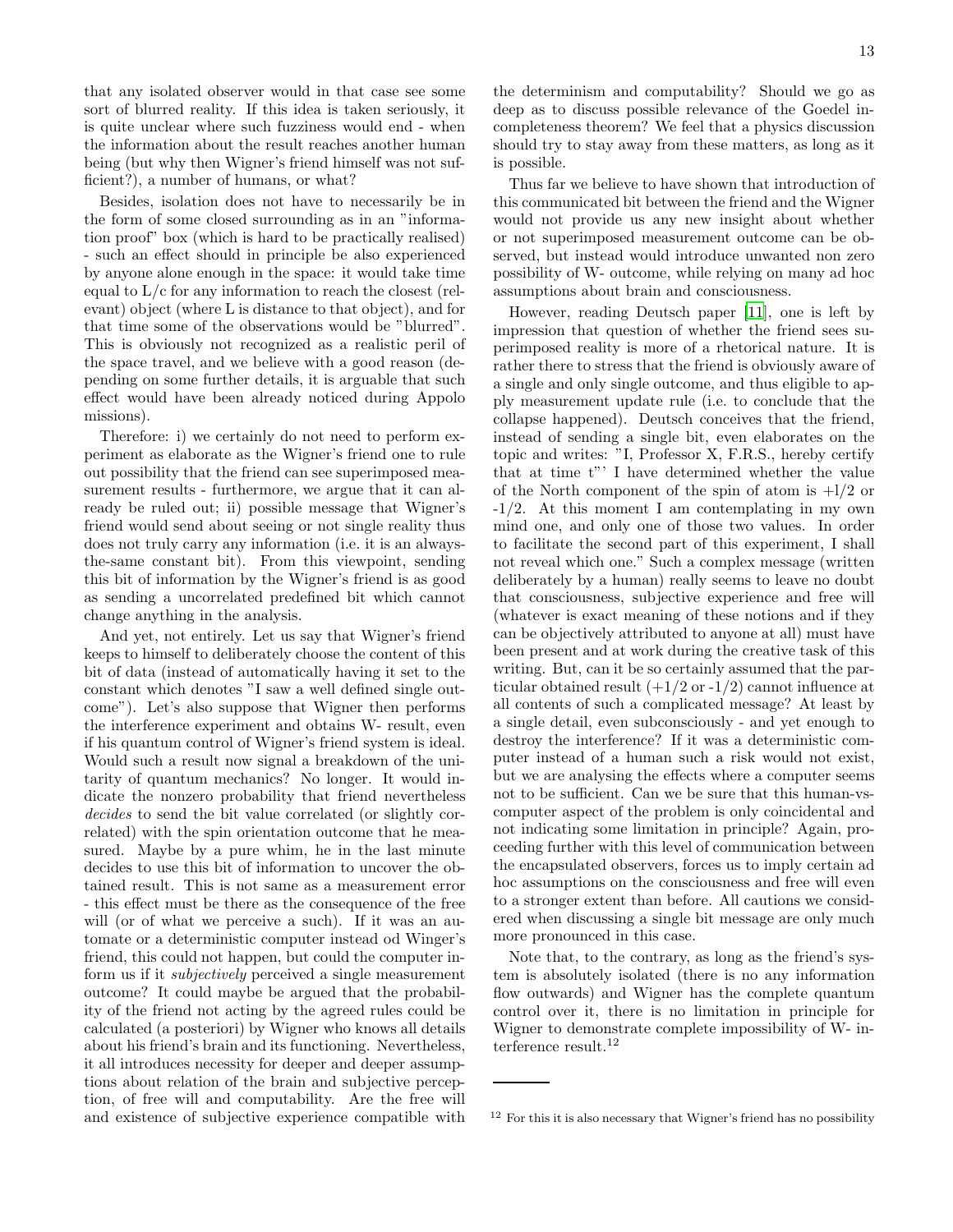Nonetheless, let us push forward and assume that Wigner's friend experiment can be carried out also in presence of this type of communication between the friend and Wigner (only at the cost of lesser "interference visibility"). What would be implications on our "collapse causes consciousness" view?

The premise is then that the friend manages to send to Wigner a meaningful message in between  $t_1$  and  $t_2$  which is absolutely uncorrelated with the particular measurement result. Then this aspect of the friend's consciousness is also absolutely unrelated ("untangled") from the obtained result and it indeed becomes real, determined and subjectively experienced between  $t_1$  and  $t_2$ . The aspect of the subjective experience that pertains to the explicit spin projection outcome still remains to be "decided" - and thus to become a part of subjective experience - only at  $t_3$ . However, this does not mean that Wigner's friend has any unusual experience of contemplating about the message while having strange gaps in his thoughts/perceptions. According to the premise, it was only the particular spin outcome, and not the fact or perception of its unique existence, that stayed uncorrelated with the sent message - we see no reason why the latter could not be well defined without the former. On the other hand, at  $t_3$  all the aspects of his subjective experience about the events from  $t_1$  to  $t_2$  are finally determined/decided and his perception and recount of the events has no sort of gaps. From his viewpoint everything would seem absolutely ordinary - he perceived an outcome and wrote a message. Counterintuitive as it may seem based on our usual assumptions on the consciousness and subjective experience, we do not see any actual contradiction in such an outline of the events.

Here a comparison to an artificially intelligent (quantum) computer might even help: it is devisable that such a machine could compose a message of the sort contemplated by Deutsch, in which the computer expresses the fact that it has performed the measurement and got a single result stored in a single bit memory register. It could report in the message, in earnest, that it is "contemplating within its registers one, and only one of those two values" - as truthfully as it is possible. For, whichever algorithm that can issue such a statement when only 0 or only 1 is written in this "measurement outcome" register, will detect no difference and will result in the same output statement also when the register contains a superposition of 0 and 1 - since, by the premise, the algorithm output is not correlated with the value of the register. Finally, receiving (i.e. measuring) such a message (by Wigner) would collapse a certain number of registers - all those involved in composing the message (which might be in superposition if the algorithm is not entirely determin-

even to halt the experiment - otherwise, there is always some possibility that he could decide to do that depending on the outcome, which would in turn reflect on the probability of W-.

istic). However, since the register containing the result was uncorrelated with the output message, its content would stay in superposition.

One could object that now we are replacing the friend with a computer, whereas we have already noted that validity of such replacement is tricky and dubious at best. Yet, we did it for a number of reasons: i) to underline once more that without considering friends subjective experience there is nothing strange, let alone paradoxical in this thought experiment, ii) that even introducing issue of subjective experience does not bring in any paradox per se - it is also necessary to imply certain assumptions about this subjective experience, in this particular case, to imply that it must behave differently than a (quantum) computer (in the sense to imply that subjective experience cannot be "collapsed" partially, unlike the computer registers), and iii) to help us by this analogy to accept possibility of otherwise quite counterintuitive hypothesis.

Therefore, the signaling argument cannot invalidate "collapse causes consciousness" view. The significance of the message sent by the Wigner's friend is even lesser for "no objective consciousness" interpretation. In this view no subjective experience can be attributed to the friend from the Wigner's aspect. No matter how complex is the message generated by the friend, it indicates only his computational abilities and no underlying consciousness. Part of his memory registers are collapsed as the Wigner's learns of the message content, but not the register that stores the outcome of the spin measurement. It makes no sense to consider what the friend has subjectively perceived, and thus there is no paradox of any sort.

The "perception of future" interpretation is intuitively least demanding to comprehend. All the time the friend "really" sees the result and may ponder about it - it is only that the result value does not pertain to the spin alignment at  $t_1$ , but at  $t_3$ .

# VII. A FEW WORDS ON EXTENDED WIGNER'S FRIEND EXPERIMENT

For the sake of completeness we shall briefly consider the "Extended Wigner's friend" experimental setup of [\[1\]](#page-18-0), although, by now, it should be clear what are our positions also in this particular case. For the details of the setup and the corresponding notation we refer to the article [\[1](#page-18-0)].

Again, we will start by replacing "Wigner friends" F1 and F2 with some simple quantum automata that undoubtedly undergo linear and unitary evolution. The measurement outcomes of A and W are then beyond any dispute, and no conflicting predictions can occur.

As before, paradoxical interpretations arise only when we consider subjective experiences of the involved friends F1 and F2. And again, we first consider the truly final state of the experiment, after the complete decoherence has occurred and all agents involved are within the same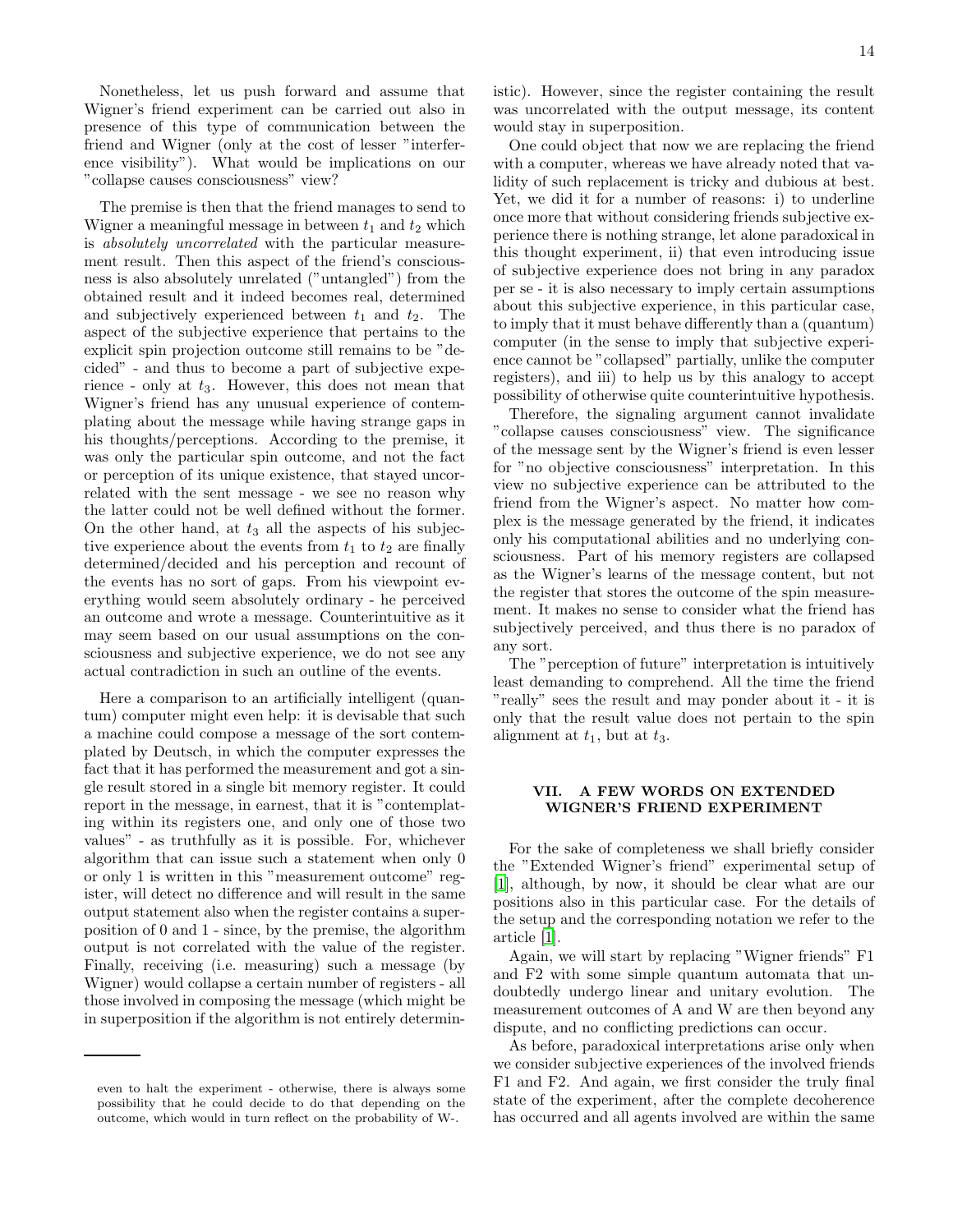informationally connected reference system. This final stage is necessary not only in any realistic experimental setup, but also in principle, if the agents are to compare the results and discuss their conclusions. Yet again, this final stage, let it be at a moment  $t_6$ , is ignored both in [\[1](#page-18-0)] and in the subsequent replies, either by omission or by some, surprising to us, tacit agrement on its irrelevance. After this final decoherence, friends F1 and F2 end in well defined brain states, either  $|head\rangle$  or  $|tail\rangle$ , and either  $|up\rangle$  or  $|down\rangle$ , respectively, with all memories and subjective impressions of one that has simply just measured these outcomes at respective times  $t_1$  and  $t_2$ . It is unavoidable that the friends will be confused by the results of interference measurements of A and W, if they look retrospectively and solely from their own perspectives. Neither of the quantum mechanical interpretations that respect universal unitarity can change this fact, and neither finds anything deeply disturbing there. Alternatively, both friends can correctly infer outcome probabilities of interference experiments by assuming Wigner's and Assistant's perspectives, and by accounting for all the relevant information.

It is only insistence on existence of the subjective perceptions of friends before moment  $t<sub>6</sub>$  that can lead to inconsistencies and to coexistence of conflicting outcomes (like the coexistence of sharp values of otherwise noncommuting observables). While again, there is no objective indication that the corresponding subjective perceptions of the measurement events at  $t_1$  and  $t_2$  ever existed prior to  $t_6$ , from the perspective of Wigner, his Assistant and the final decohered system. As before, to avoid the inconsistencies we can freely adopt one of the views: i) these subjective perceptions were "decided" and came into existence at  $t_6$  from the W and A point of view, ii) these subjective perceptions (somehow) simply do not exist from the W and A viewpoints, and iii) these subjective perceptions concurrently and continuously existed even from the W and A perspectives, but these were perceptions of the outcomes that would become defined at  $t_6$ .

A subtle difference between the extended Wigner's experiment and the original one is that the subsequent measurements of Wigner and his Assistant this time do alter the quantum states of the friends' isolated subsystems. However, apart from obscuring problems related to unmotivated flip of the friend's subjective perception, we do not see any larger impact of this difference to our conclusions.

# VIII. COMPARISON WITH OTHER VIEWS

We have offered three interpretations - ones we dubbed "consciousness causes collapse", "no objective consciousness" and "perception of future" - which all have in common negating the very existence, from the Wigner's point of view, of the friend's subjective perception of the  $t_1$ measurement outcome in between of  $t_1$  and  $t_2$ . All three

can be seen as "sub-interpretations" of the Copenhagen interpretation with subjective collapse where the subjectivity of the collapse is applied consistently and to the full extent. To our knowledge these views do not coincide with any of the commonly known interpretations of quantum mechanics. On the other hand, in the terminology of [\[3](#page-18-3)], they all correspond to the same mathematical formalism that is also shared by many-worlds, De-Broigle Bohm, QBism, Rovelli's and Copenhagen's interpretation (as well as by any other unitarity-respecting interpretation). Namely, predictions of all these interpretations match in all objectively measurable aspects: they all predict both that Wigner's interference measurement would yield W+ and that Wigner's friend later recount of events would describe simply seeing a single outcome defined at  $t_3$ . Above we have intentionally included Copenhagen's interpretation in the list since, in spite of not being conclusively defined, we find it more in the spirit of Bohr's and Heisenberg's ideas to put it here than to interpret it as mechanistic-collapse theory as the authors seem to have implied in  $[OC2]$ .<sup>13</sup>

The symmetry of different observers expounded in section [V](#page-9-0) may resemble relativity of information-reference systems of the Rovelli's relational quantum mechanics. For more detailed comparison, we again turn to the analysis of the Wigner's friend experiment elaborated in [\[8\]](#page-18-7). We agree with Brukner that the view he presented in detail there has much in common, in the first place, with the Rovelli's interpretation. In absence (to our knowledge) of sources in literature that scrutinize specifically Wigner's proposed experiment from the perspective of this school of thought, we thus take that its view would follow Brukner's in most of the main aspects.

Both the approach of [\[8\]](#page-18-7) and the ones we advocate agree about the following tenets: firstly, postulates I and II must be preserved, and, secondly, the definite outcome of the spin measurement and the sharp value of W+ interference outcome cannot coexist in the usual sense. From these premises Brukner derives that "there are no facts of the world", but he does not deny (at least not in an obvious manner) the very existence of concurrent subjective perception of the Wigner's friend in between of  $t_1$ and  $t_2$  from the Wigner's point. Instead, he never seems to doubt (not even from the Wigner's perspective) that at the (absolute time) moment  $t_1$  the friend really perceives a single outcome - it is more that the outcome, i.e. the observer's record, should be meaningless "per se" and attains significance only relative to the observer, that is, to the corresponding environment. As clarified in [\[9](#page-18-9)], it is the problem of "jointly assigning truth values to the propositions about observed outcomes" (italic added by us), not denying the very existence of the observed outcomes. This is also how we understand, for example, the statement [\[8](#page-18-7)]: "If we respect that there are no preferred

<sup>13</sup> We understand that Brukner in [\[8](#page-18-7)] shares this sentiment with us.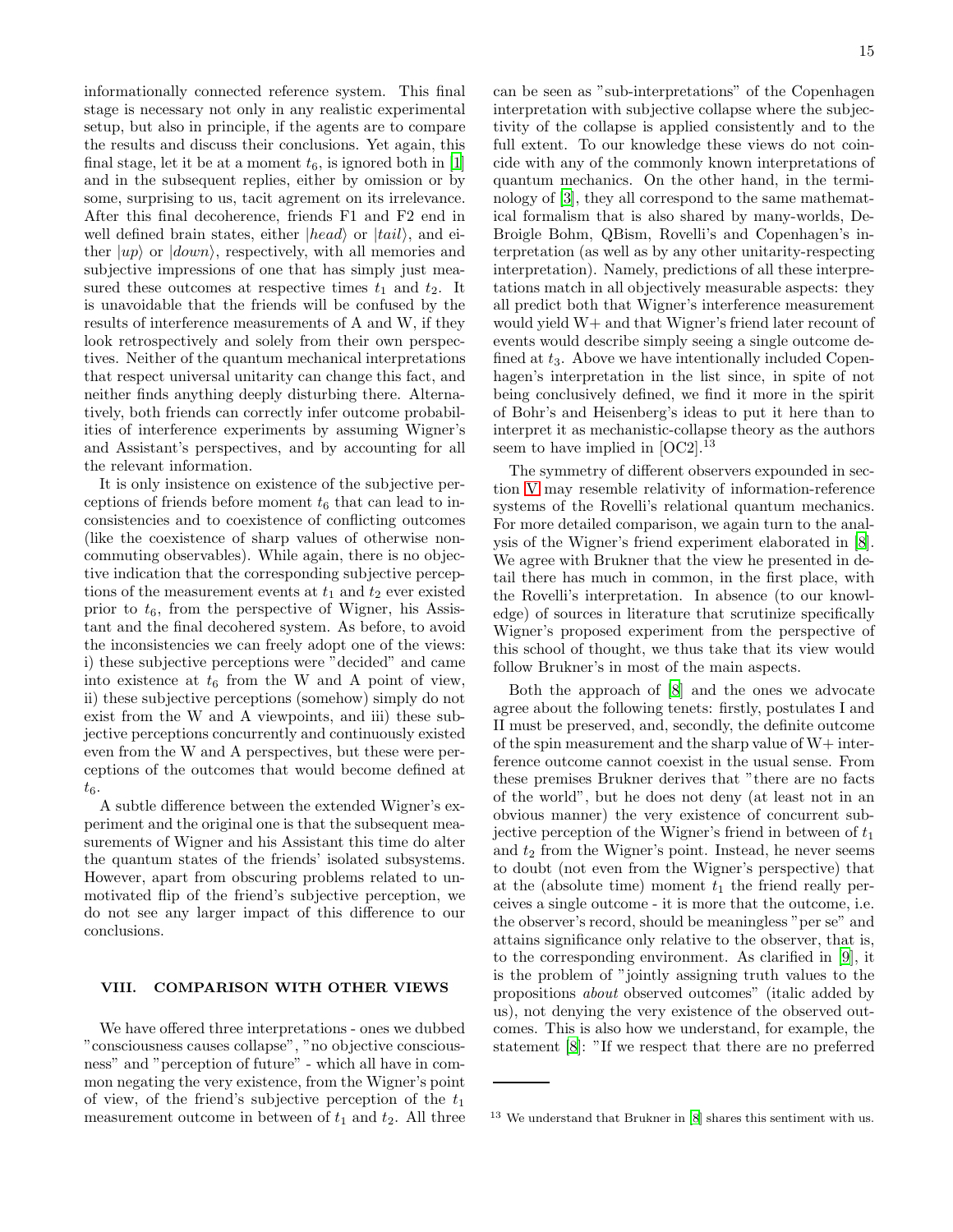observers, then there is no reason to assume that the 'facts' of one of them are more fundamental than those of the other. But then, the observers' records cannot be comprised of 'facts of the world', independent of the "environment" in which they have occurred." - namely, that the 'facts' are there, that the records have indeed "occurred", but they are meaningless when taken independently of the "environment". It further seems that the author ([\[8\]](#page-18-7) page 20) accepts - due to the evidence in the form of message - that the "observer had the perfect knowledge about A1" (i.e. about the spin outcome) prior to the interference measurement (which means also from the Wigner's viewpoint, as he is the one that receives the message!), and implies, in parenthesis, that the observer forgets this outcome afterwards.<sup>14</sup> If this is so, then we encounter the problem, already mentioned, of the final observer's memory of the outcome "gained" at  $t_3$ . This one might (in one half of the cases) turn out to be different from the one he has just forgot. Yet, what then induces this occasional flip, if the interference measurement itself leaves the state of the observer (i.e. the friend) intact? There is another subtle unusual aspect of allowing the final memory determined at  $t_3$  to be different from the one occurring at  $t_1$ : the friend "lives through" experience corresponding to the memory obtained at  $t_1$ , while the "final" memory he only experiences as the past one and has never "felt it" as unfolding in the present time. Or, maybe he subjectively "lived through" both, which is again unusual? Of course, both of these problematic aspects are not of "objective nature", in the sense that the friend after  $t_3$  (when he is finally able to give his account of the events) can no longer tell the difference - neither he knows if the flip has occurred or not, nor he can tell if he ever felt this final outcome as "unfolding" in real time (looking retrospectively, memory in both cases feels genuine and the same). Nevertheless, note that both of these philosophical problems arise relative to a single observer (or environment), and thus cannot be avoided by referencing to relativity of "facts" of different observers. Unfortunately, Brukner himself did not in [\[8,](#page-18-7) [9\]](#page-18-9) consider the moment  $t_3$  of the final decoherence so that our above interpretation of the text might be prone to misunderstanding.

To the contrary of Brukner, as already stated, we do not maintain that our proposed approach has a problem to establish "facts of the world". It is only that we assume properties of the phenomenon of subjective experience (related in particular to its temporal relativity) different from those commonly attributed to it (neither former nor the latter are so far independently proved and probably even cannot be). Depending upon the chosen sub-interpretation, Wigner can even answer, in a consistent way, the question of the current subjective experience of his friend: either this experience i) emerges only at  $t_3$ , or ii) never, or iii) it concurrently unfolds, but that of the outcome that will be decided only at  $t_3$ . In any of the cases, there is no coexistence of conflicting perceptions, and thus nothing that precludes us to attribute general - i.e. objective - truth values to the corresponding propositions. We think that this is a very clear distinction of our interpretations from the Brukner and Rovelli's views.

In turn, we find that our proposals contradict the statement of the no-go theorem of the paper [\[9](#page-18-9)], as they satisfy all four of the theorem propositions. The logical explanation we see in the fact that the proof of the theorem implicitly used certain assumptions about the subjective experience - in particular that Wigner's friend perception of  $t_1$  outcome certainly exist in between  $t_1$ and  $t_2$  from Wigner's viewpoint (taking the message the Wigner receives as a sufficient proof of that). The validity of the no-go theorem can be restored if it is extended with a proposition similar to the following: "5. 'Strong emergent-consciousness hypothesis'. Every state of a functioning brain, even when in superposition, gives rise to the corresponding subjective experience".

Of the very concrete differences in the example of the Wigner's friend, we stress that [\[8\]](#page-18-7) i) presupposes existence of something (friend's definite  $t_1$  outcome perception) that never leaves a trace in the Universe and thus cannot be objectively confirmed that had existed and ii) this something then undergoes a sudden flip at an unclear moment and without a convincing cause. Conversely, a in all three of our views, there is never, from Wigner's perspective, subjective perception of a well defined spin projection pertaining to time between  $t_1$  and  $t_2$ , nor is there ever any flip in the friend's memory/experience.

Of all our sub-interpretations, we acknowledge that there is indeed significant similarity of the "no objective consciousness" sub-interpretation with the QBism views on the Wigner's friend experiment. The latter is expounded with great clarity by Fuchs and Stacey in [\[7\]](#page-18-6). Yet, while the QBism seems to take an agnostic view in this regard and to insist that quantum mechanics should not attempt to "pierce the other agents personal experience", we see the "no objective consciousness" concept as a specific trait of the subjective experience per se, not as the mere inability of quantum mechanics to account for it. Besides, apart from this sort of "agnosticism", in [\[7\]](#page-18-6) we do not find anything that would unambiguously indicate doubting that the very subjective perception of friend about the outcome exists from the Wigner's perspective. Unfortunately, the authors of [\[7\]](#page-18-6) also do not consider the final decoherence at  $t_3$ , nor they discuss the fact that interference measurement need not alter the state of the isolated system at all - for these would certainly further clarify the parallels and the differences of the interpretations.

As the presented views correspond to Copenhagen in-

<sup>&</sup>lt;sup>14</sup> The impression is additionally reinforced by the comparison made on page 23 with a double slit experiment in which, according to the relational interpretation, electron should be supposed to "know" which path it took during the interference measurement.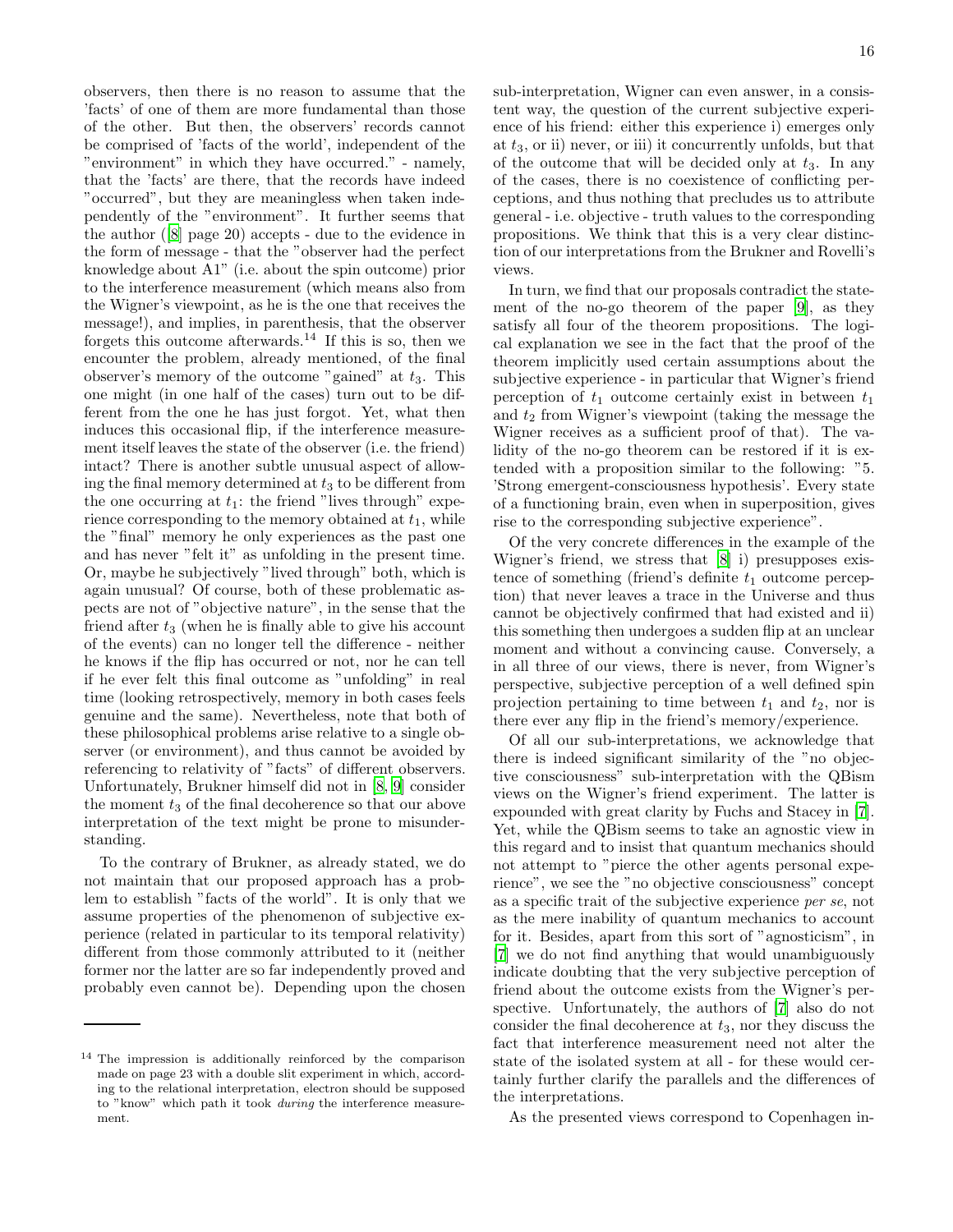terpretation with subjective collapse, it makes sense also to compare them with the no-collapse interpretations, in particular with the Everet's relative state viewpoint. Namely, if the collapse is only subjective, does it mean that "objectively" the wave function never collapses, and that thus all terms in a superposition, no matter that they did not actualize from our viewpoint, must be kept and that we must attribute ontological existence to them? Indeed, when we analysed the Wigner's gedanken experiment from the viewpoint of the friend, we ascertained that he must assume Wigner's perspective to correctly predict the outcome of the interference measurement. If he, in between of  $t_1$  and  $t_2$  in his subjective time reference, upon seeing the result, supposes that the wave function has objectively collapsed, he will get wrong predictions for the  $W+/W-$  measurement. Does this imply that there is never any state reduction, for there can always be some external observer?

In our opinion, this is not a necessity. Namely, keeping the "unobserved" terms is relevant for making correct predictions only as long as there are external observers or external experimental setups that make these terms relevant. In the above example, if there was no Wigner or Wigner-device outside of the box, capable and prepared to measure the  $W+/W-$  interference, the collapse observed by the friend might have been not only subjective but also objective. The friend might not know whether there is or there is not such a "Wigner" outside, but the Universe "knows". This becomes more natural if one adopts a view that there exists a reality, defined only to certain extent (insomuch to be in agreement with all the "collapsed" classical information), of which our subjective experiences are only particular perspectives, while the laws of quantum mechanics merely enable us to calculate probabilities of what the reality in the next moment might look like. These subjective experiences then take the role of the "facts of the world", while the wave function in such a view does not have ontic existence - it is just a mathematical tool that helps calculate future predictions based on previous outcomes. Thus as soon as the need to keep certain terms of this mathematical tool definitely ceases, we may very well discard them and take that as an "objective collapse". Or, more correctly stated, there was never anything to discard, as the wave-function never truly existed in the first place - it is just that nobody any more needs these particular terms in his calculation and never will. We emphasise that such a collapse is then objective, but not in the sense of a "mechanical-collapse" which is induced by nonlinear/nonunitary evolution (and thus why we made the distinction in the first place).

This line of reasoning could be elaborated further, in a natural way. As the evolution between the moments of reality (which correspond to measurements in a broad sense) is unitary and deterministic, it introduces no new information into reality. In this sense, to calculate unitary evolution is a calculation of "what happens when nothing new happens". New information emerges at the

point of collapse - i.e. of the actualization of reality, with higher probability for those outcome-realities with lesser amount of new information.<sup>15</sup> This appearance of new information, as opposed to overall constancy of the total amount of information in no-collapse interpretations, is a hallmark of (non deterministic) objective collapse models. The same feature we find e.g. in QBist views, as elucidated by Fusch and Stacey in [\[7\]](#page-18-6): "With the action of the agent upon the system, the no-go theorems of Bell and KochenSpecker assert that something new comes into the world that wasnt there previously: It is the outcome, the unpredictable consequence for the very agent who took the action." Maybe the most notable proponent of similar views was John Archibald Wheeler, to whom is attributed the following statement which well summarizes the idea: each elementary quantum phenomenon is an elementary act of fact creation ". Indeed, our views here resonate also well with his stance that "the observations of all the participators, past, present and future, join together to define what we call reality" [\[12](#page-18-11)] and with some other tenets of his "participatory universe" interpretation. However, we stress that this or any other metaphysical extension is by no means necessary for the remainder of the paper.

# IX. CONCLUSION

The analysis presented here we started by showing that the series of papers [\[1](#page-18-0)[–4\]](#page-18-2), somewhat in between the lines but still without any doubt, effectively disqualifies the standard, i.e. Copenhagen interpretation as a valid approach to QM. Endeavor to find the real roots of these arguments inevitably led us to the phenomenon of subjective experience.

This should not come to much of a surprise, since the inspiration for Wigner to devise his though experiment, which lies in heart of the listed papers, in the first place was exactly to point to the consciousness as the final frontier where the collapse postulate should be invoked. (However, this led him into direction of mechanicalobjective collapse caused by the consciousness, with all hurdles such an idea brings along.) Many other explanations in the literature also revolve around or close to the notion of subjective experience, but mostly fail, or intentionally avoid, to clearly put a finger on it.<sup>16</sup>

<sup>&</sup>lt;sup>15</sup> Logicall for this view would be also to seek understanding of elementary particles not as something well described by the unitary irreducible representations of some total symmetry (super)group, but in which the particles are these representations. For, irreducible representations can be seen as the tiniest, unbreakable, "irreducible" pieces of information that can exist in a Universe with given symmetries.

 $^{16}$  We can not help getting impression that sometimes authors, in an attempt to stay "rational", irrationally try to avoid the word "consciousness" or anything that sounds alike. However, we must not forget that "being rational" entails looking for the simplest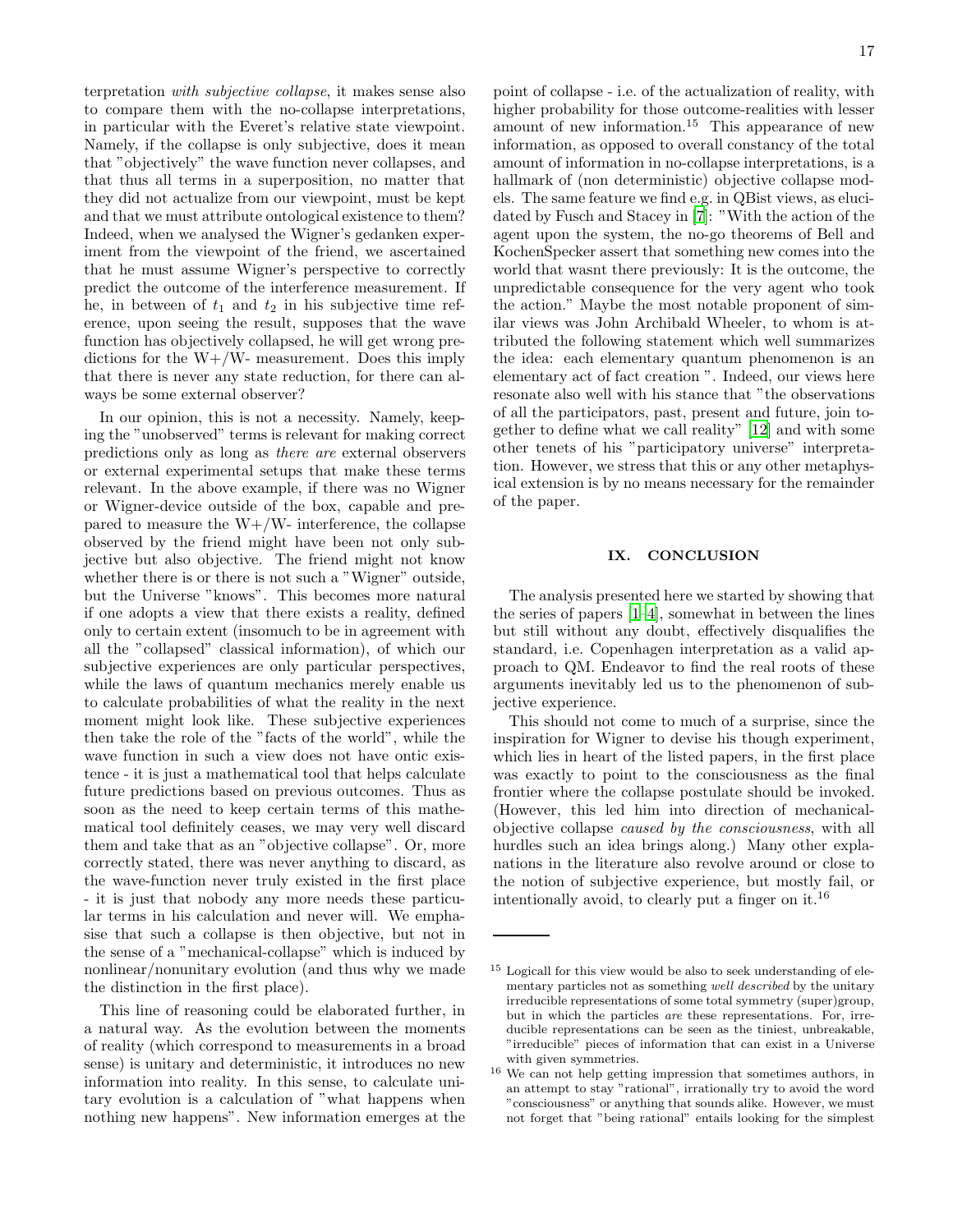The other key observation we made was about importance of the, generally overlooked, moment of the final decoherence  $t_3$  - which gave us insight into the only objective indication of the Wigner friend's subjective experience in this setup. Recognizing that, according to any of the unitarity respecting interpretations of QM, he will certainly have at least one subjective recollection of the spin measurement (and the one that anyhow seems incompatible with the interference measurement results), we naturally casted a doubt about the very existence of the other, earlier subjective experience of the same measurement, the one which is in addition conflicting and unsubstantiated.

It turned out that the conclusions coming from such line of reasoning are absolutely compatible with the standard QM postulates, landing a welcome support for the challenged Copenhagen interpretation (by this, in our eyes, we justified the title of this paper). Moreover, such approach enables us to keep notion of "facts of the world" in conjunction with the standard postulates of quantum mechanics - a result expected to be impossible by some of the authors [\[9](#page-18-9)]. On the other hand, the price of these new views is a necessity to reexamine our assumptions about the nature of the subjective experience itself.

In particular, we have proposed three novel possible answers to the problem of the friend's subjective perception of the spin outcome (prior to the interference measurement), all of which can be seen as "sub-interpretations" of the Copenhagen interpretation with subjective collapse. We dubbed these subinterpretations: "collapse causes consciousness", "no objective consciousness" and "perception of future". Each of them implies some different properties of the subjective experience phenomenon. Obviously thus, the new interpretations rely on these corresponding hypotheses about consciousness.

But, the less obvious and generally overlooked fact is that also all of the other interpretations rely on their, tacitly accepted assumptions about consciousness.<sup>17</sup> In this sense, we did not introduce any more of unproved assumptions about the elusive phenomenon of subjective experience than any other interpretation of quantum mechanics, it is only that premises that some of the standard interpretations are based upon are taken for granted and thus pass without notice. As we already pointed out, in the context of Wigner's friend (but also in a more general context) it is common to presuppose that subjective experience is a mere byproduct of the calculations performed in the brain, and furthermore, that this even holds for a brain in a quantum-mechanical superposition

(what we named the "strong emergent-consciousness hypothesis").

In truth, not only that these implied assumptions are not proven, but, due to the subjective character of subjective experience, it is quite possible that such assertions are in principle impossible to objectively prove<sup>18</sup>. In the terminology of quantum physics, the confronting views on the nature and causes of subjective experience that appear in cognitive science are therefore more like different interpretations of consciousness, in the sense in which different ontological views on quantum mechanics with the same experimental predictions we call different interpretations.

In this view, our goal is to show that, instead of invalidating certain interpretations of quantum mechanics, Wigner's friend thought experiment points to a link between interpretations of quantum mechanics and of cognitive science, in the sense that some interpretations of quantum mechanics are compatible only with certain interpretations and assumptions related to the nature of subjective experience. For example, the many world interpretation relies on the above "strong emergent-consciousness hypothesis", DBB interpretation requires basic emergent-consciousness hypothesis but with a caveat that the wave-function of the brain is itself insufficient to give raise to subjective perception, Rovelli and Brukner's interpretation seem to require emergent hypothesis but in a way related to "no facts of the world" dictum - which needs further clarification, QBism is mostly agnostic according to [\[7](#page-18-6)], whereas each of our three proposed interpretations goes hand in hand with the corresponding specific assumptions about consciousness that we already discussed at length. In addition, all of the interpretations that are related to subjective collapse view (Rovelli's, Brukner's, QBism and these presented here) are dependent or are at least deeply connected with the "other mind" conundrum - the impossibility in principle to objectively prove existence of subjective experience of any agent/thing. All these connections, best manifested through the Wigner's friend experiment, implicate that the fundamental problems of quantum mechanics and fundamental question about phenomenon of subjective experience seem to be deeply related and inseparable, so that proper approach would be to treat them jointly.

As a side note of this analysis, we comment that (contrary to some expressed opinions, e.g. in [\[2](#page-18-1)]) actual real-

and the most explanatory answer, wherever that takes us, and not necessarily for the one that "sounds rational" by the present standards.

 $^{17}$  Furthermore, based on these unspoken assumptions, certain authors, e.g. in [\[1](#page-18-0), [11](#page-18-10)] try to invalidate some of established quantum mechanical interpretations, CI among the rest.

<sup>18</sup> For the perspective on related open problems in cognitive science we suggest getting informed with the discussions related to Chinese room argument, Mary's room, sufficiency of Turing's test for inferring existence of consciousness, and alike. As the physicists generally seem to be quite unaware of these problems, so the cognitive science researches seem to be mostly equally unaware of the quantum mechanics and its possible relation to their field - at least judged by a very few hits an Internet search for combination "Chinese room" and "quantum mechanics" yields.